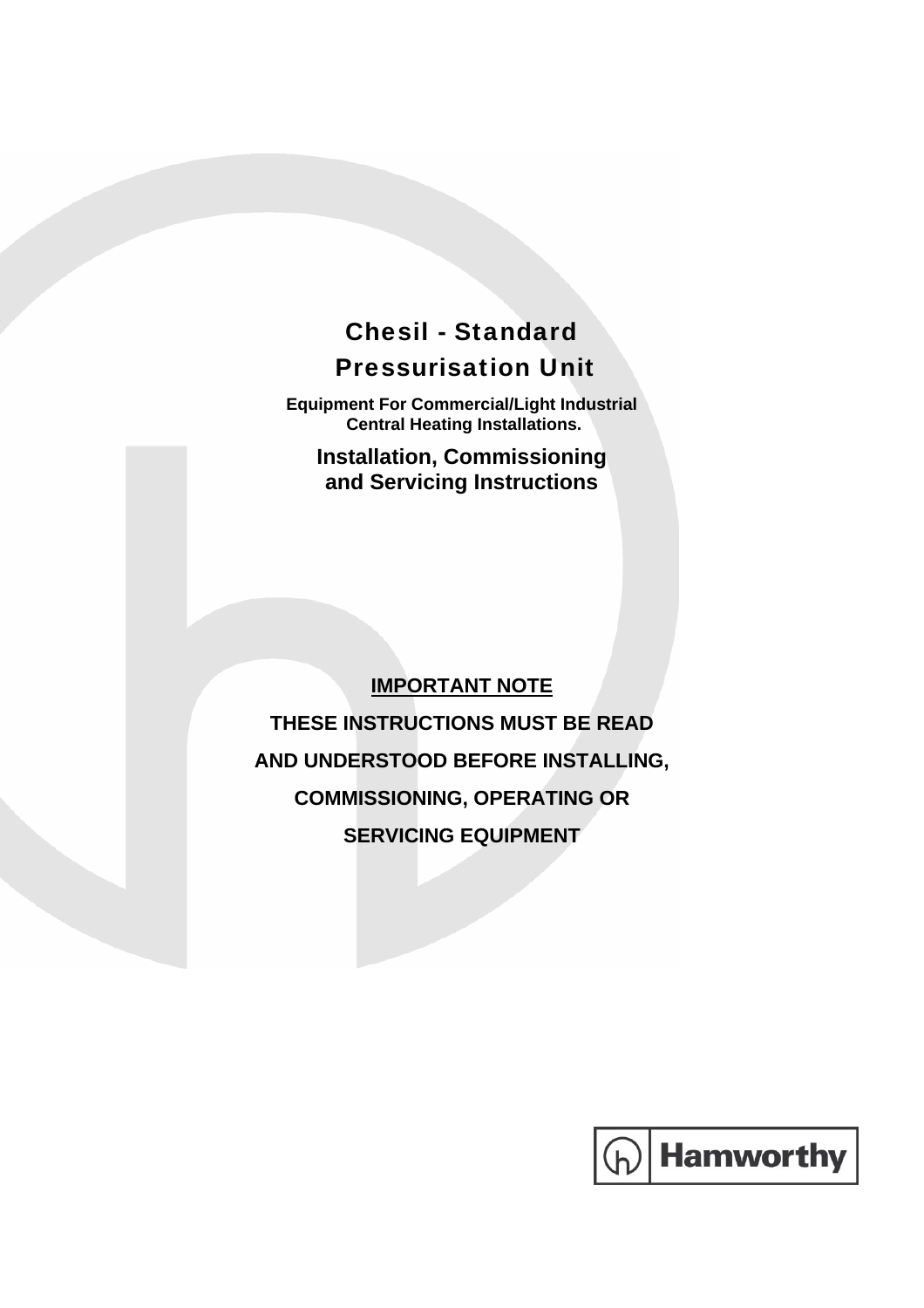# **Customer After Sales Services**

Telephone: 0845 450 2866 E-mail: aftersales@hamworthy-heating.com Fax: 01202 662522

#### **Technical Enquiries**

To supplement the detailed technical brochures, technical advice on the application and use of products in the Hamworthy Heating range is available from our technical team in Poole and our accredited agents.

#### **Site Assembly**

Hamworthy offer a service of site assembly for many of our products in instances where plant room area is restricted. Using our trained staff we offer a higher quality of build and assurance of a boiler built and tested by the manufacturer.

#### Commissioning

Commissioning of equipment by our own engineers, accredited agents or specialist sub - contractors will ensure the equipment is operating safely and efficiently.

#### **Maintenance Agreements**

Regular routine servicing of equipment by Hamworthy service engineers inspects the safety and integrity of the plant, reducing the risk of failure and improving performance and efficiency. Maintenance agreements enable our customers to plan and budget more efficiently.

#### Breakdown service, repair, replacement

Hamworthy provide a rapid response breakdown, repair or replacement service through head office at Poole and accredited agents throughout the UK.

#### **Spare Parts**

A comprehensive spare parts service is operated from our factory in Poole, providing replacement parts for both current and discontinued products. Delivery of parts and components is normally from stock within seven days. However, a next day delivery service is available for breakdowns and emergencies.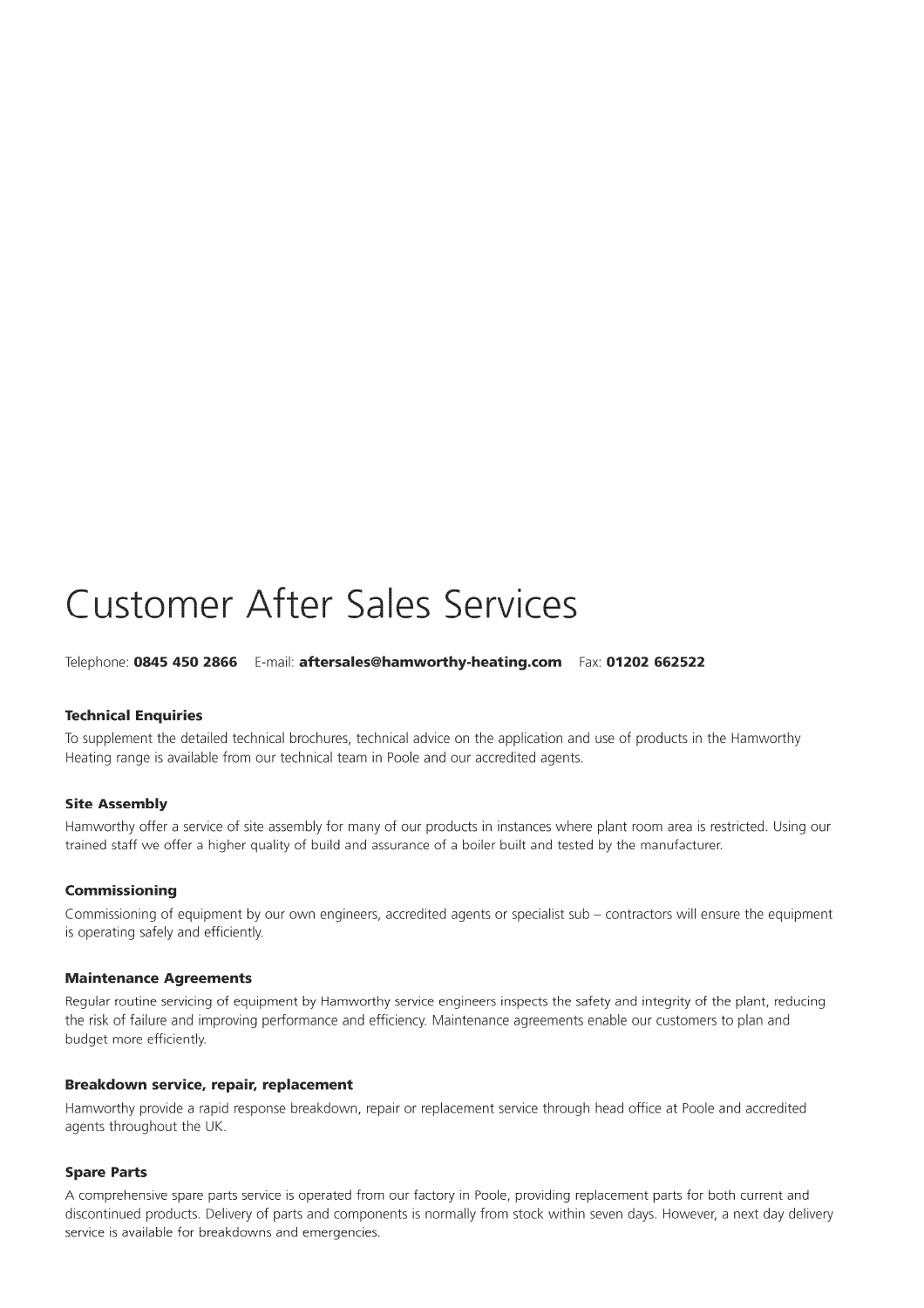# Chesil - Standard Series Pressurisation Units

### **Installation, Commissioning and Servicing Instructions**

Chesil Standard Models

#### **NOTE: THESE INSTRUCTIONS MUST BE READ AND UNDERSTOOD BEFORE INSTALLING, COMMISSIONING, OPERATING OR SERVICING EQUIPMENT.**

#### **THE CHESIL STANDARD PRESSURISATION UNITS ARE INTENDED FOR USE ONLY IN COMMERCIAL/LIGHT INDUSTRIAL APPLICATIONS.**

THESE PRESSURISATION UNITS COMPLY WITH THE ESSENTIAL REQUIREMENTS OF THE MACHINERY DIRECTIVE 89/392/EEC AMENDED BY 91/368/EEC, THE LOW VOLTAGE DIRECTIVE 73/23/EEC AMENDED BY 2006/95/EC AND THE ELECTROMAGNETIC COMPATIBILITY DIRECTIVE 89/336/EEC AMENDED BY 2004/108/EC

**PUBLICATION NO. 500001182 ISSUE 'H' FEBRUARY 2015**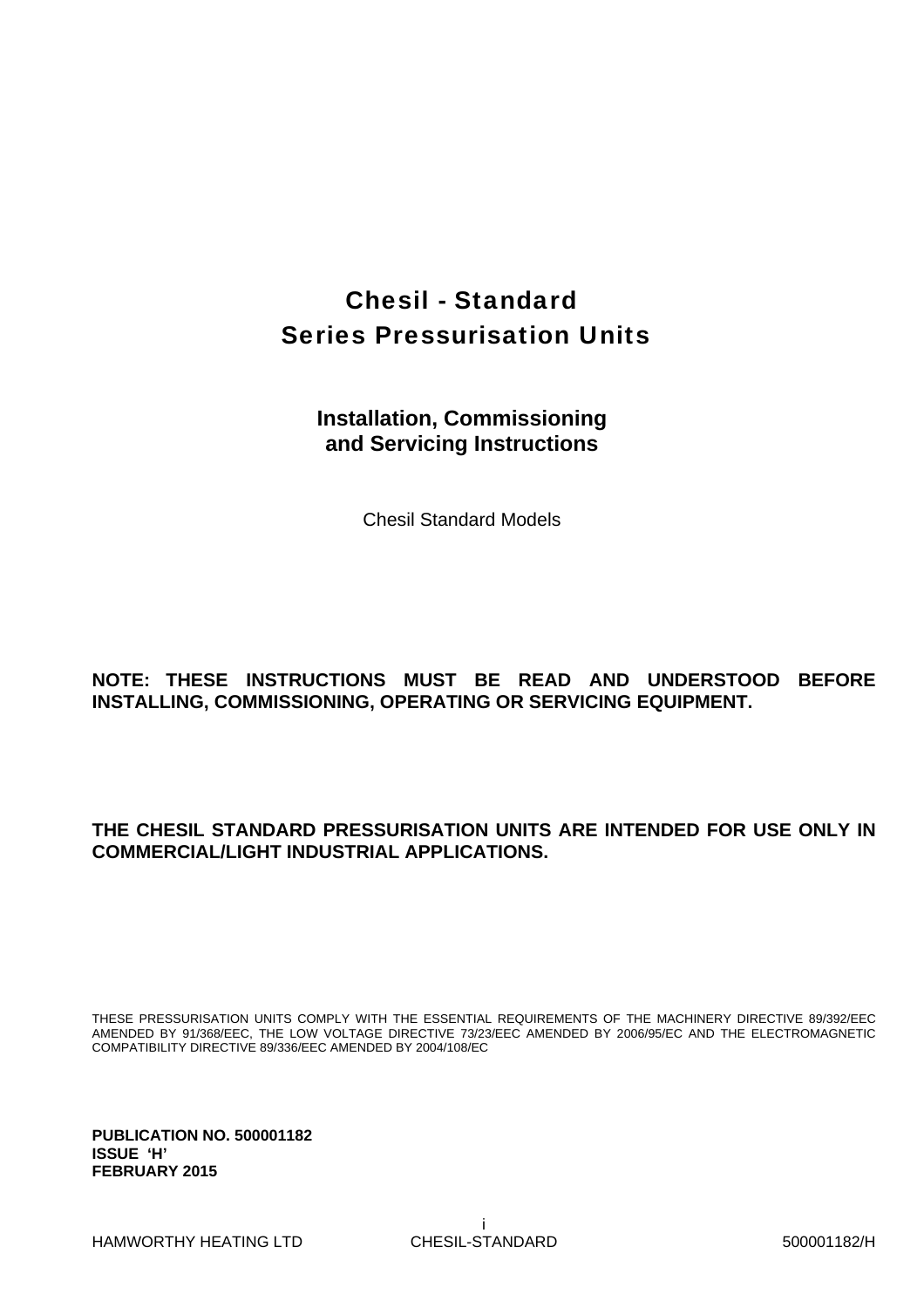#### **CONTENTS**

| 1.0          |                       |  |
|--------------|-----------------------|--|
| 2.0          |                       |  |
| 3.0          |                       |  |
| 3.1          |                       |  |
| 3.2          |                       |  |
|              |                       |  |
| 4.0          |                       |  |
| 4.1          |                       |  |
| 4.2          |                       |  |
| 5.0          |                       |  |
| 5.1          |                       |  |
| 5.2          |                       |  |
| 5.3          |                       |  |
| 5.4          |                       |  |
| 6.0          |                       |  |
| 6.1          |                       |  |
| 6.2          |                       |  |
| 6.3          |                       |  |
| 6.3.1        |                       |  |
| 6.3.2        |                       |  |
|              |                       |  |
| 7.0<br>7.1   |                       |  |
| 7.2          |                       |  |
| 7.3          |                       |  |
| 7.4          |                       |  |
| 7.5          |                       |  |
| 7.6          |                       |  |
| 7.7          |                       |  |
| 7.7.1        |                       |  |
| 7.7.2        |                       |  |
| 7.7.3        |                       |  |
| 7.7.4        |                       |  |
| 8.0          | <b>FAULT FINDING.</b> |  |
| 9.0          |                       |  |
| 9.1          |                       |  |
| 9.2          |                       |  |
| 9.3          |                       |  |
|              |                       |  |
| 10.0<br>10.1 |                       |  |
| 10.2         |                       |  |
| 10.3         |                       |  |
| 10.4         |                       |  |
| 10.5         |                       |  |
| 10.6         |                       |  |
| 10.7         |                       |  |
| 10.8         |                       |  |
| 10.8         |                       |  |
|              |                       |  |
|              |                       |  |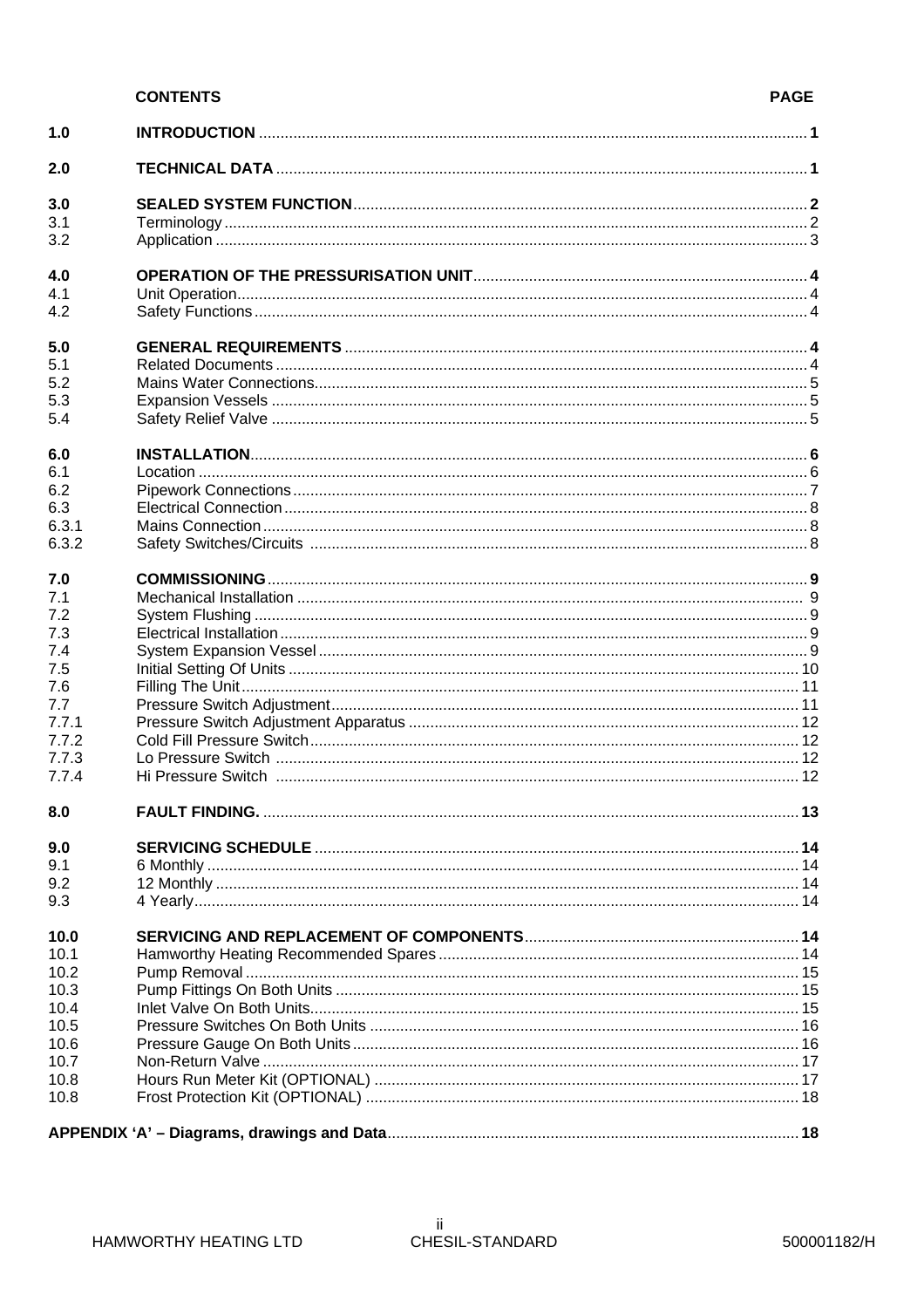#### **FIGURES**

#### **PAGE**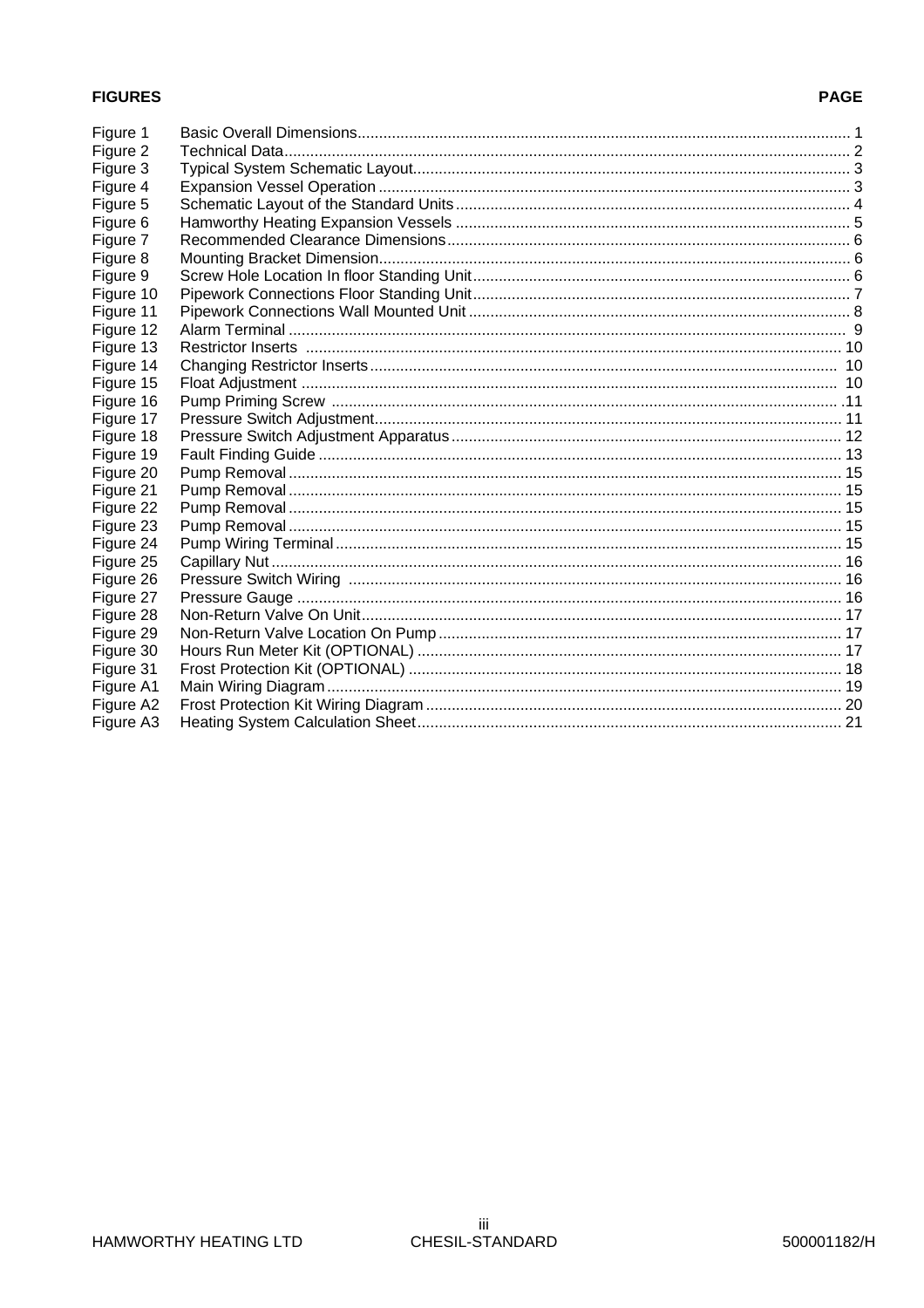#### **1.0 INTRODUCTION**

The WSS & FSS model pressurisation units in the Hamworthy Chesil range are designed to maintain the minimum pressure requirement of modern low/medium temperature, hot water sealed systems. The pressurisation units also provide replacement water for losses from the systems.

**Note!** The pressurisation unit is not to be used for the initial filling of the system.

The Chesil units are housed in a powder coated steel cabinet with removable cover. Housed in the cabinet is a pump, connecting pipe-work and pressure switches. In the top of the cabinet is the header tank, with a float valve. In the front of the wall mounted cabinet or top of the floor standing unit is the systems pressure indication gauge.

The range has 2 models which incorporate the following features:-

Pump control pressure switch Non-return valve High/Low pressure switches 0 – 6 bar system pressure gauge Isolating Valve (between tank and pump)

An 'Hours Run Meter' kit is available as an optional extra Pt. No. 563605662 - see page 17 for details. A 'Frost Protection' kit is available as an optional extra Pt. No. 563605663 -see page 18 for details.

#### **2.0 TECHNICAL DATA**

The basic overall dimensions of both units are shown in Figure 1 below, complete dimensions are shown in Figures 10 & 11 on pages 7 & 8.

All screw threads used in the Chesil units conform to **ISO 7/1** or **ISO 228/1** for pipe threads where applicable & **ISO 262** for all general screw threads.

Performance and General Data is shown in Figure 2 (overleaf).

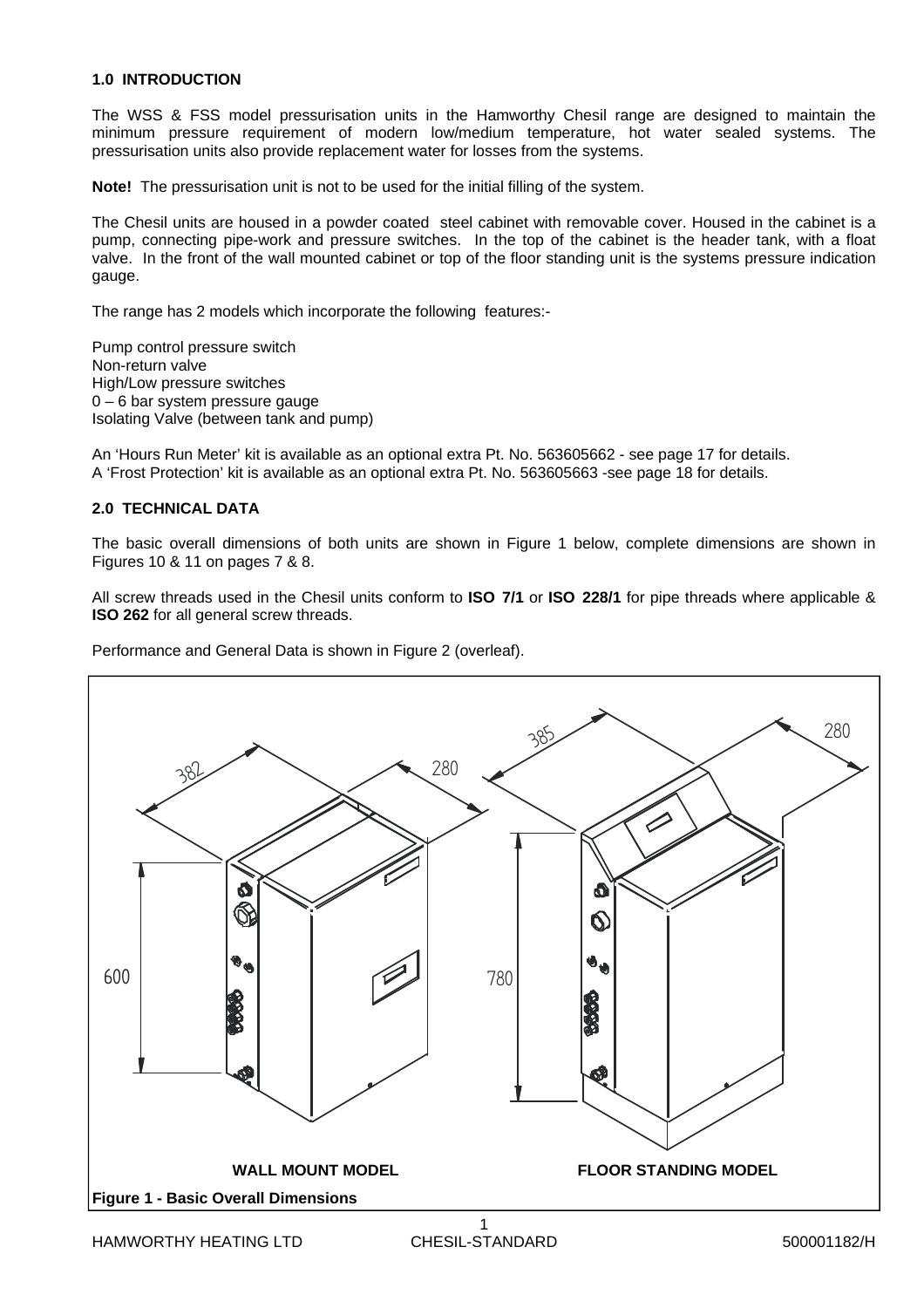#### **Figure 2 Chesil Pressurisation Units—Technical Data**

|                                                         |                 | <b>Wall Mount -</b><br><b>WSS Model</b> | <b>Floor Standing -</b><br><b>FSS Model</b> |
|---------------------------------------------------------|-----------------|-----------------------------------------|---------------------------------------------|
| Hamworthy Heating Part Number                           |                 | 563216015                               | 563216019                                   |
| Weight (empty)                                          | kg              | 21                                      | 23                                          |
| Weight (full)                                           | kg              | 28.6                                    | 30.6                                        |
| Minimum cold fill pressure                              | bar             |                                         | 1.0                                         |
| Maximum cold fill pressure                              | bar             |                                         | 3.4                                         |
| Maximum operating pressure                              | bar             |                                         | 7.0                                         |
| <b>Maximum Flow Rate</b>                                | l/min           |                                         | $\,6$                                       |
| Maximum water flow rate @<br>maximum cold fill pressure | l/min           |                                         | 0.1                                         |
| Tank capacity                                           | litres          |                                         | 7.6                                         |
| Backflow prevention air gap requirement                 |                 |                                         | Type AF                                     |
| <b>Factory Preset Values</b>                            |                 |                                         |                                             |
| Cold fill pressure                                      | bar             |                                         | 1.8                                         |
| System low pressure switch                              | bar             |                                         | 1.3                                         |
| System high pressure switch                             | bar             |                                         | 3.6                                         |
| <b>To Suit System Conditions</b>                        |                 |                                         |                                             |
| Maximum water flow temp                                 | $\rm ^{\circ}C$ |                                         | 82                                          |
| Maximum static height                                   | m               |                                         | 16.5                                        |
| Minimum system operating pressure                       | bar             |                                         | 0.7                                         |
| Maximum system operating pressure                       | bar             |                                         | 7.0                                         |
| Safety relief valve setting (Not HHL supply) bar        |                 |                                         | 4.0                                         |
| Nominal pressure differential                           | bar             |                                         | 0.4                                         |
| <b>Electrical Data</b>                                  |                 |                                         |                                             |
| Pressure switch contact rating                          |                 |                                         | 15A 240V AC                                 |
| <b>Electrical Supply</b>                                |                 |                                         | 230V AC 50Hz 1Ph                            |
| Start current                                           | amps            |                                         | 9                                           |
| Run current                                             | amps            |                                         | 2.8                                         |

#### **3.0 SEALED SYSTEM FUNCTION**

Figure 3 shows the layout of a typical sealed system.

#### **3.1 Terminology**

Expansion Vessel Charge Pressure

 The gas pressure in the expansion vessel with water connection open to atmosphere

System Cold Fill Pressure The water pressure in the system that the pressurisation unit is set to maintain

2 CHESIL-STANDARD 500001182/H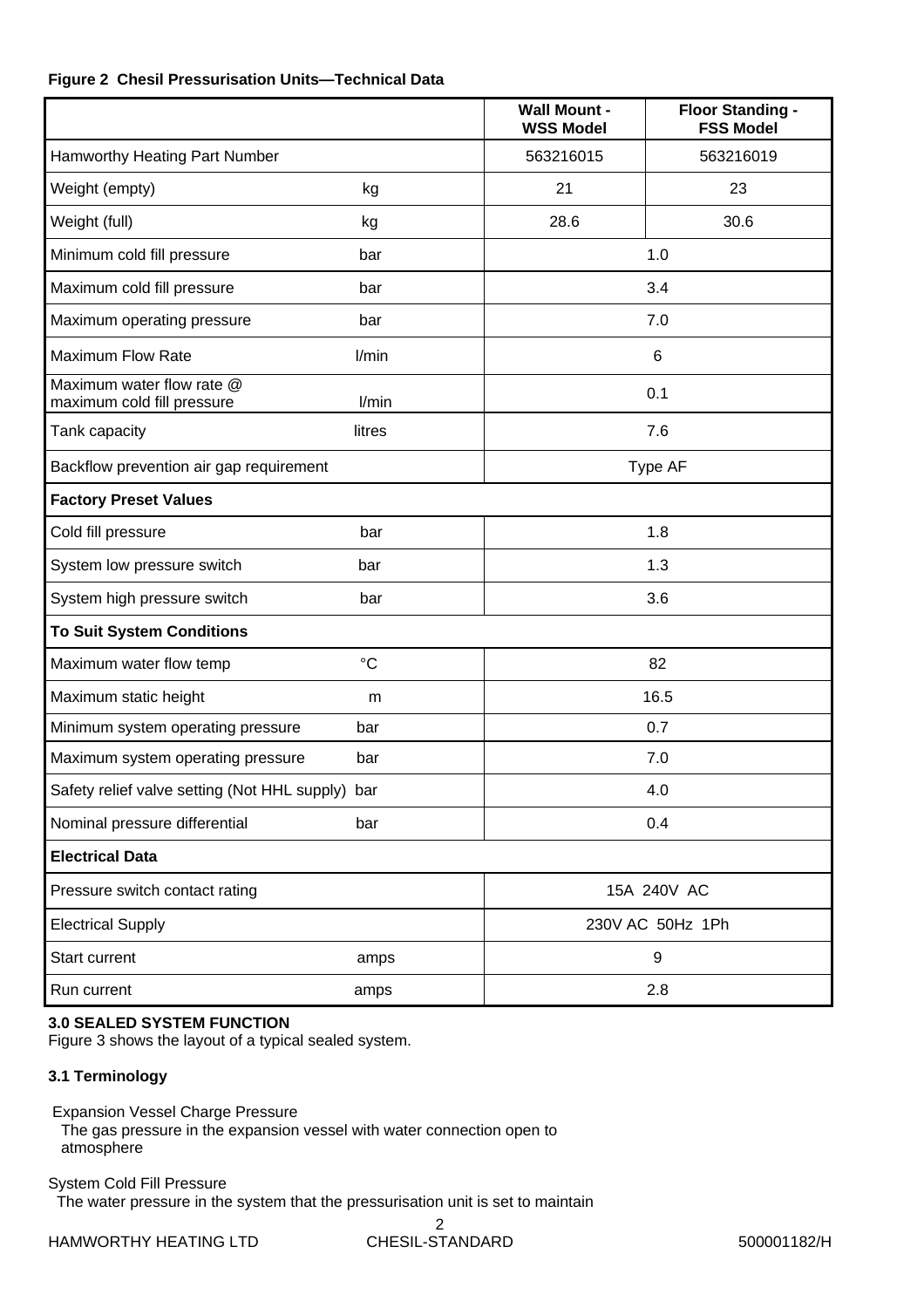

#### **3.2 Application**

The system expansion vessel charge pressure is set 0.1 bar below the cold fill pressure. Before operation of the boiler, with the system at cold fill pressure the expansion vessel is empty . As the system heats up the expanded volume is absorbed by the expansion vessel. A small pressure rise occurs which is accommodated by the vessel. When the system cools the pressure drops. If there has been some fluid loss the pressurisation provides replacement.

#### **Figure 4 - Expansion Vessel Operation**

1. Diaphragm position at the cold fill / charge pressure. The vessel is empty of system fluid.

2. Diaphragm position at the hot working pressure. The system volume has expanded due to the temperature rise. The gas in the vessel is compressed. Acceptance factor = 0.35 maximum (recommended).

3. Diaphragm position at high system pressure. The boiler system is shut down by the system pressure switch.

4. Diaphragm at the safety valve lift pressure. Caused by boiler temperature limiter failure for example. Acceptance factor = 0.5 maximum (recommended).

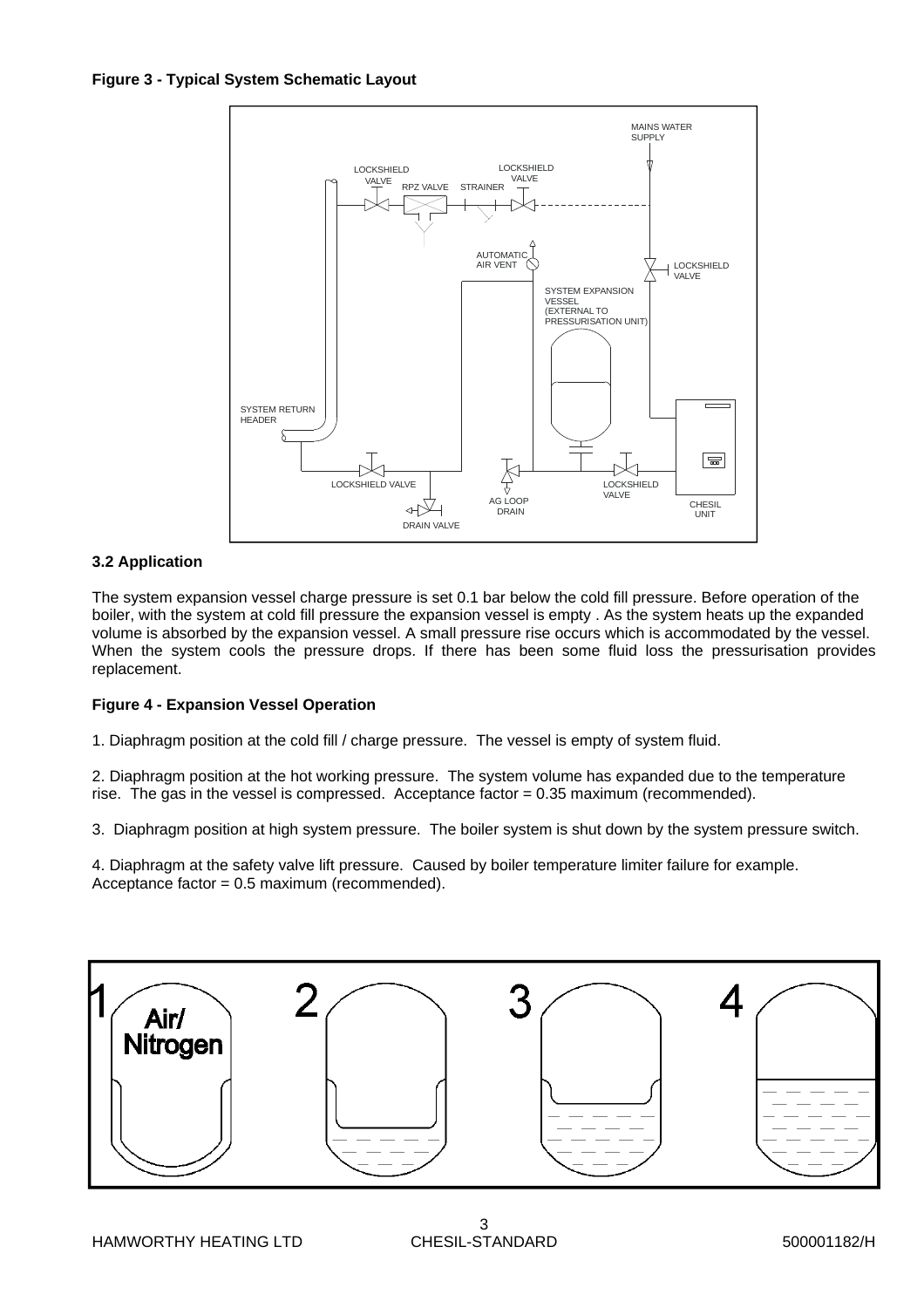#### **4.0 OPERATION OF THE PRESSURISATION UNIT**

**Figure 5 Schematic Layout of the Standard Unit.**



#### **4.1 Unit Operation.**

A drop in system pressure due to, for example, loss of water, will cause the pump to maintain the pressure. As the level of water in the tank reduces a ball valve allows new water into the tank. When the pump pressure switch is satisfied the pump stops.

#### **4.2 Safety Functions :**

The unit is fitted with two extra pressure switches . A pressure above the high pressure limit set on the unit will switch over the SPDT high pressure switch and a pressure below the low pressure limit set on the unit will switch over the SPDT low pressure switch.

 The switches can be connected to boiler safety circuits as shown in the wiring diagram supplied with the unit and displayed inside the unit's cover.

#### **5.0 GENERAL REQUIREMENTS**

#### **5.1 Related Documents.**

Pressure Systems and Transportable Gas Containers Regulations 1989.

 It is the law that pressure system appliances are installed by competent persons in accordance with the above regulations. Failure to install appliances correctly could lead to prosecution. It is in your own interest and that of safety, to ensure that this law is complied with.

 The installation of the pressurisation unit and expansion vessel MUST be in accordance with the relevant requirements of the Pressure System Regulations, Building Regulations, IEE Regulations and the bylaws of the local water authority.

 It should also be in accordance with any requirements of the local authority and the relevant recommendations of the following documents:-

Applicable standards and documents are:

 BS 7074 Application, selection and installation of expansion vessels and ancillary equipment for sealed water systems. BS 6644 Installation of Gas Fired Hot Water Boilers 60 kW to 2 MW BS 6880 Parts 1,2&3: Code of practice for low temperature hot water heating systems of output greater than 45 kW. BS 6759 Part 1 (ISO 4126): Specification for safety valves for steam and hot water. BS EN 60335-1: Safety of household and similar electrical appliances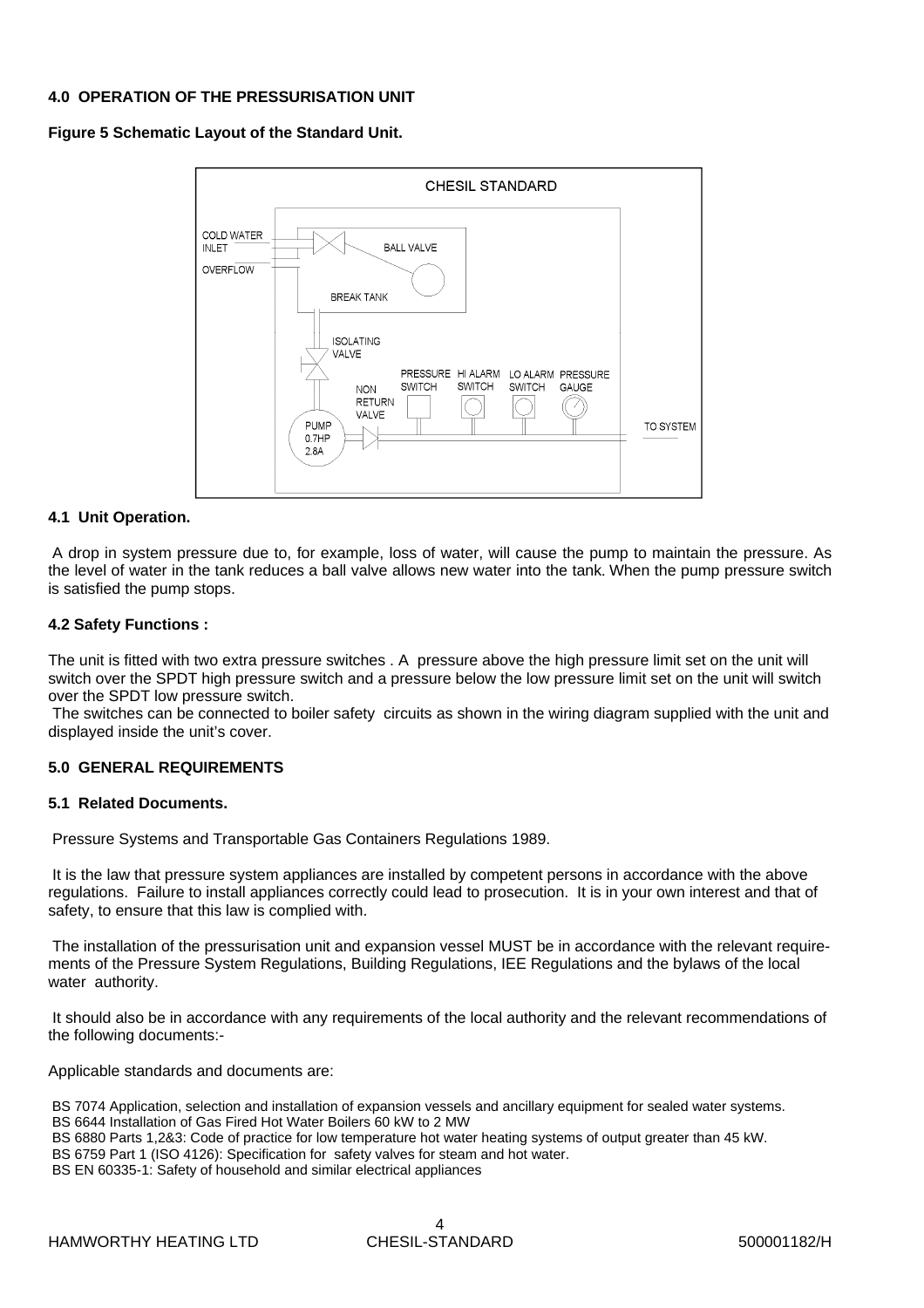#### **5.2 Mains Water Connections.**

 All connections to local water mains must comply with WRAS Regulations including any local requirements. **It is a requirement of the water supply (water fittings) regulations 1999 that system filling is via an RPZ (reduced Pressure Zone) valve with integral BA air gap.** 

#### **5.3 Expansion Vessels.**

System expansion vessels must be constructed to BS4814 or BS6144.

The required expansion vessel size is detailed in the contract documents. If in any doubt contact Hamworthy Heating Limited for comprehensive system sizing information. Hamworthy Heating Ltd supply the 'Burstock' range of suitable expansion vessels, details are shown below. A calculation sheet which can be used to determine a suitable volume for an expansion vessel can be found in the Appendix.

#### **Figure 6 Hamworthy Heating Expansion Vessels - Burstock**

| <b>SALES REF NO.</b>                                                                | <b>HAMWORTHY PART</b><br>NO. | <b>TYPE</b>     | <b>TOTAL VOL.</b><br><b>LITRES</b> | <b>CONNECTION</b><br><b>DETAILS</b> | <b>WT</b><br>kgs |
|-------------------------------------------------------------------------------------|------------------------------|-----------------|------------------------------------|-------------------------------------|------------------|
| <b>HOT WATER</b><br><b>APPLICATIONS -</b><br><b>EPDM DIAPHRAGM</b><br>(0-100°C MAX) |                              |                 |                                    |                                     |                  |
| PV25W (kit)                                                                         | 563605641                    | <b>VERTICAL</b> | 25                                 | G3/4"                               | 4.7              |
| <b>PV60W</b>                                                                        | 532712094                    | <b>VERTICAL</b> | 60                                 | G1"                                 | 14               |
| PV80W                                                                               | 532712095                    | <b>VERTICAL</b> | 80                                 | G1"                                 | 16               |
| <b>PV100W</b>                                                                       | 532712096                    | <b>VERTICAL</b> | 100                                | G1"                                 | 19               |
| <b>PV200W</b>                                                                       | 532712088                    | <b>VERTICAL</b> | 200                                | G1 1/4"                             | 40               |
| <b>PV300W</b>                                                                       | 532712089                    | <b>VERTICAL</b> | 300                                | G1 1/4"                             | 54               |
| <b>PV400W</b>                                                                       | 532712090                    | <b>VERTICAL</b> | 400                                | G1 1/4"                             | 70               |
| <b>PV500W</b>                                                                       | 532712091                    | <b>VERTICAL</b> | 500                                | G1 1/4"                             | 79               |
| <b>PV800W</b>                                                                       | 532712092                    | <b>VERTICAL</b> | 800                                | G1 1/2"                             | 195              |
| <b>PV1000W</b>                                                                      | 532712093                    | <b>VERTICAL</b> | 1000                               | G1 1/2"                             | 228              |

**Note:** 25 litre expansion vessels are supplied complete with wall mounting bracket

#### **5.4 Safety Relief Valve.**

Must comply with BS6759 part 1, and be sized and installed in accordance with BS6644 & BS7074.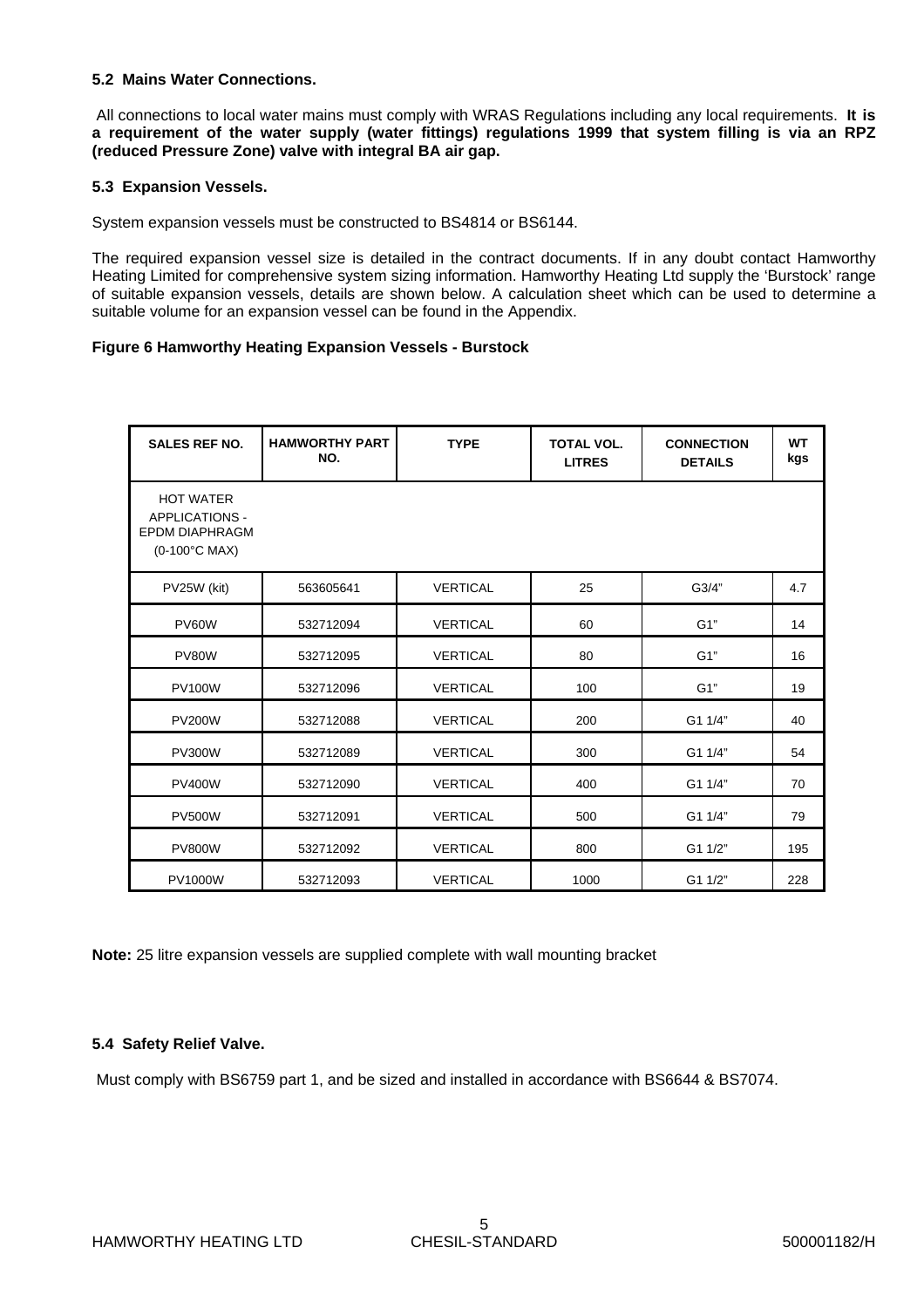#### **6.0 INSTALLATION**

 The units are supplied inside strong cardboard boxes with padding and should be left in this packaging until they are installed.

#### **6.1 Location.**



A mounting bracket is supplied inside the wall mounted unit taped to the front of the tank. It is intended that this bracket should be fixed to the wall and the unit hung from it.

Each wall mounted unit also has two holes in the back of the chassis for extra security. The corresponding holes in the wall should be drilled to suit once the unit is mounted on its bracket. The bracket dimensions are shown in fig 8 above.

 The floor mounted pressurisation unit can be secured to the floor using screws through the holes in the base of the unit. See figure 9 below. Both units must be secured before making any hydraulic connections.



.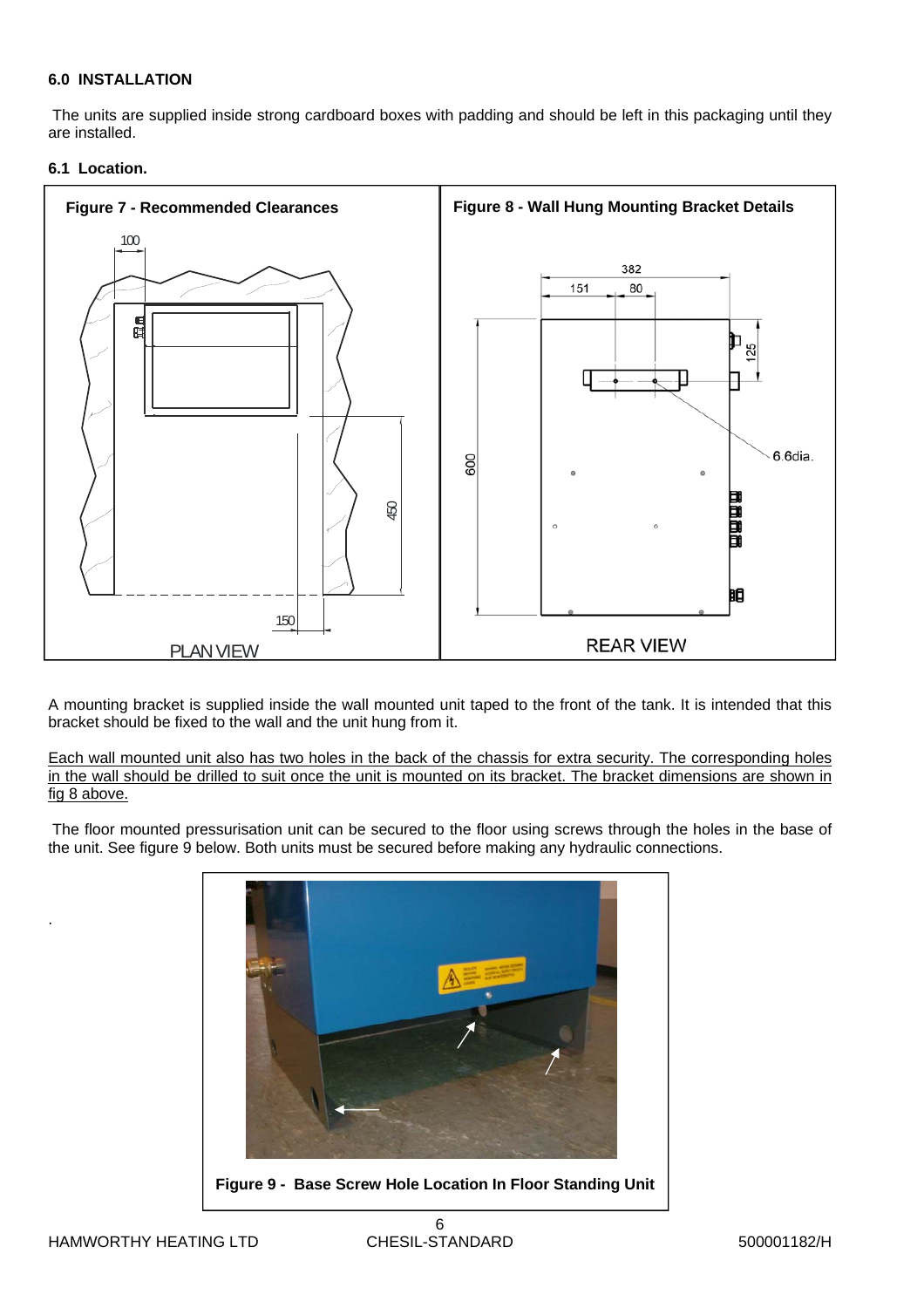#### **6.2 Pipework Connections (Shown in Figures 10 & 11)**

1) Mains water connection (½" BSP Male).

 The units have a type 'AF' air gap to prevent backflow in accordance with Water Supply (Water Fittings) Regulations 1999. It is a requirement of these regulations that system filling is via an RPZ (reduced pressure zone) valve with integral Type BA airgap. The water supply connection must conform to all local WRAS regulations.

2) Overflow connection (D32mm Bore Plastic Waste Pipe).

Overflow should be piped to where it will be safe but visible so it will be noticed and corrected.

3) System connection.

The system connection is via a 15MM compression fitting. The unit must be connected to the system by an antigravity loop (see Figure 3). The antigravity loop must be made in pipe-work no smaller than the expansion vessel connection, and have a minimum height of 2 metres. It should include a lock-shield (or lockable) valve at the system connection point for servicing and an automatic air vent fitted at the highest point of the loop. The pipe -work and fittings must be pressure tested to 1.5 times the safety valve lift pressure.



#### Pump Spindle Access hole

A Ø20mm hole has been added to the right hand side panel of the back plate to allow for screw driver access to the pump drive spindle. This hole may be utilised following the removal of a rubber bung.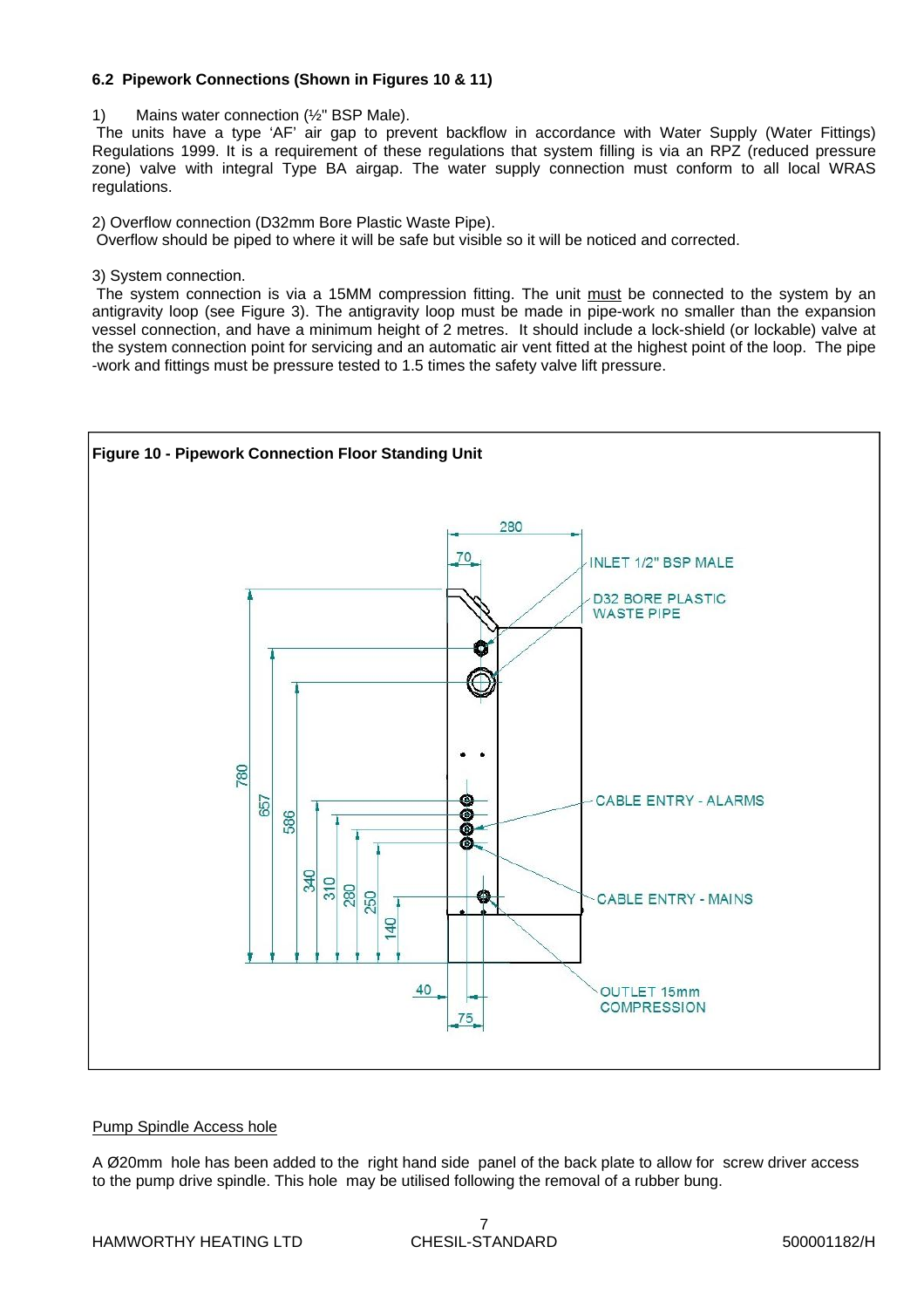

#### **6.3 Electrical connection.**

 Wiring diagrams for the Floor Standing and Wall Mounted units can be found fixed inside the cover of the unit and in Appendix A1. All wiring to the pressurisation unit must be in accordance with the IEE regulations, and any local regulations which apply. **Note! If in any doubt a qualified electrician should be consulted.** 

#### **6.3.1 Mains Connection**

 The standard unit is supplied fitted with a 1m flying lead for connection to the mains supply. Mains connection must be via a fused isolator rated at 13 Amps and positioned locally to the unit.

#### **6.3.2 Safety Switches/Circuits**

 The SPDT hi and lo pressure switches can be incorporated into circuits to interrupt a boiler control signal, in order to shut down the boiler in the event of a system fault condition. The boiler control system must be designed so that manual resetting is required after a system fault condition.

 The circuits are rated at 230 V ~50 Hz, 15A. NOTE if the factory set pressure switch levels are to be altered, the terminals should not be connected at this stage.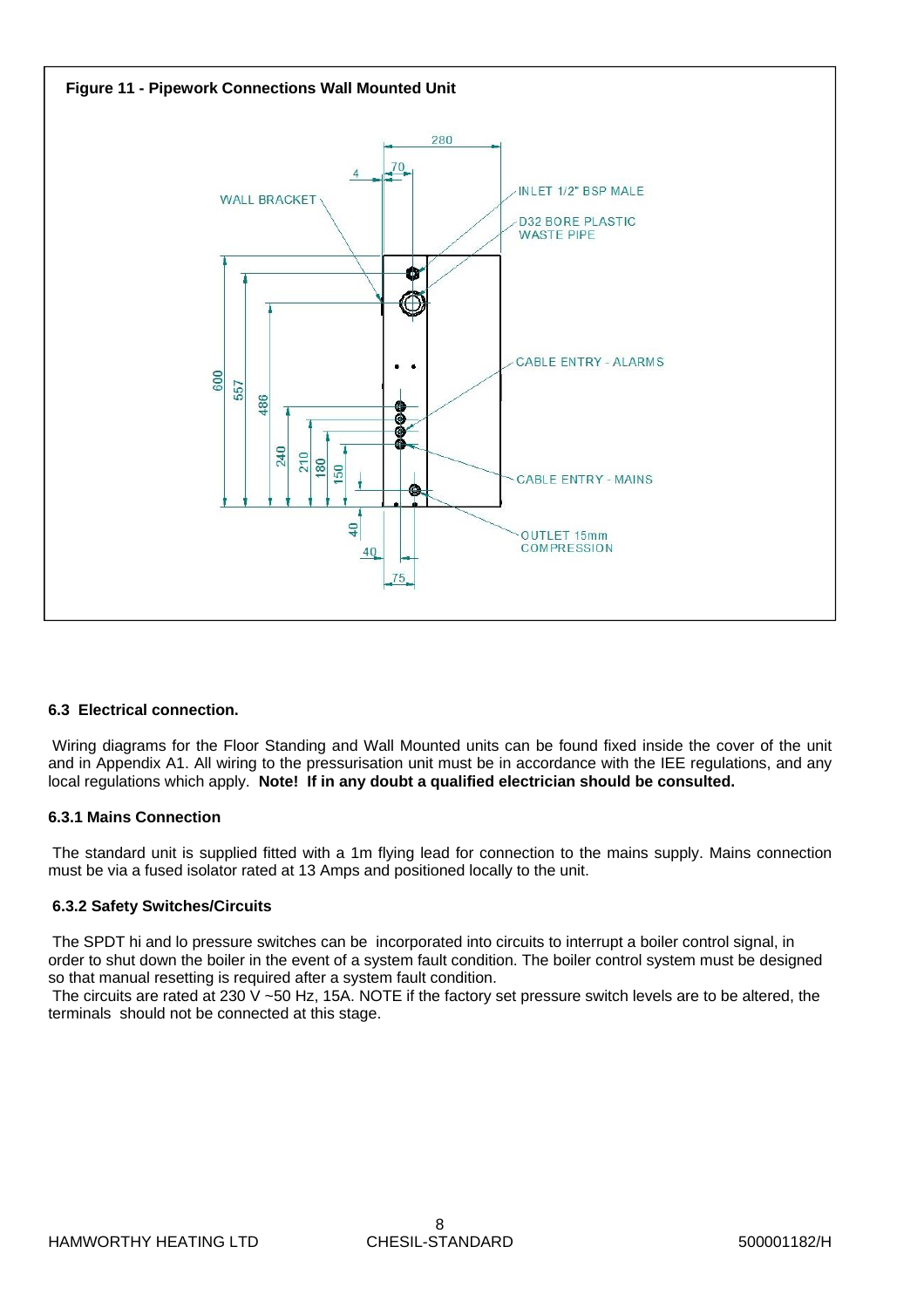The connection terminal and its location is shown in fig 12.

#### **Figure 12 Alarm Terminal Location**



#### **7.0 COMMISSIONING**

 Chesil units are supplied factory set and tested to suit the system parameters shown in Figure 2. If the application falls within these parameters the unit requires minimal commissioning checks.

#### **7.1 Mechanical Installation.**

 Check that the Chesil Unit and expansion vessel has been installed correctly, as detailed in section 6.2: Pipework connections. Check also that all lock-shield or lockable valves are correctly set.

#### **7.2 System Flushing.**

Ensure that the system has been flushed and all foreign matter has been removed, including pipe scale.

**Note!** Should this material come into contact with the expansion vessel diaphragm it could result in premature failure of the expansion vessel assembly.

#### **7.3 Electrical Installation.**

Before working on Chesil units ensure all electrical circuits connected to it are isolated.

#### **7.4 System Expansion Vessel.**

 To set or check the expansion vessel charge pressure the lock-shield valve between the Chesil unit and the vessel must be closed. The drain cock fitted on the base of the expansion vessel must be open to allow any water in the vessel to escape.

 A suitable gauge should be used to check the charge pressure. Generally a Schrader 'car type' valve is fitted near the top of the expansion vessel. If the charge pressure is too high it can be reduced by depressing the centre of the Schrader valve or by using a pressure gauge with an integral air release valve. If the charge pressure is too low a small increase can be provided using a car foot pump other wise an oil free compressor or nitrogen bottle is recommended.

**Note!** The expansion vessel charge pressure should be set to 0.1 bar less than the cold fill pressure.

When the correct pressure is set the Schrader valve protective cap must be replaced.

 Check the integrity of the pipe-work. Ensure the lock-shield valve between the Chesil unit and the expansion vessel is open and the drain valve is closed. Ensure the air purge plug is fitted (near the top of the expansion vessel).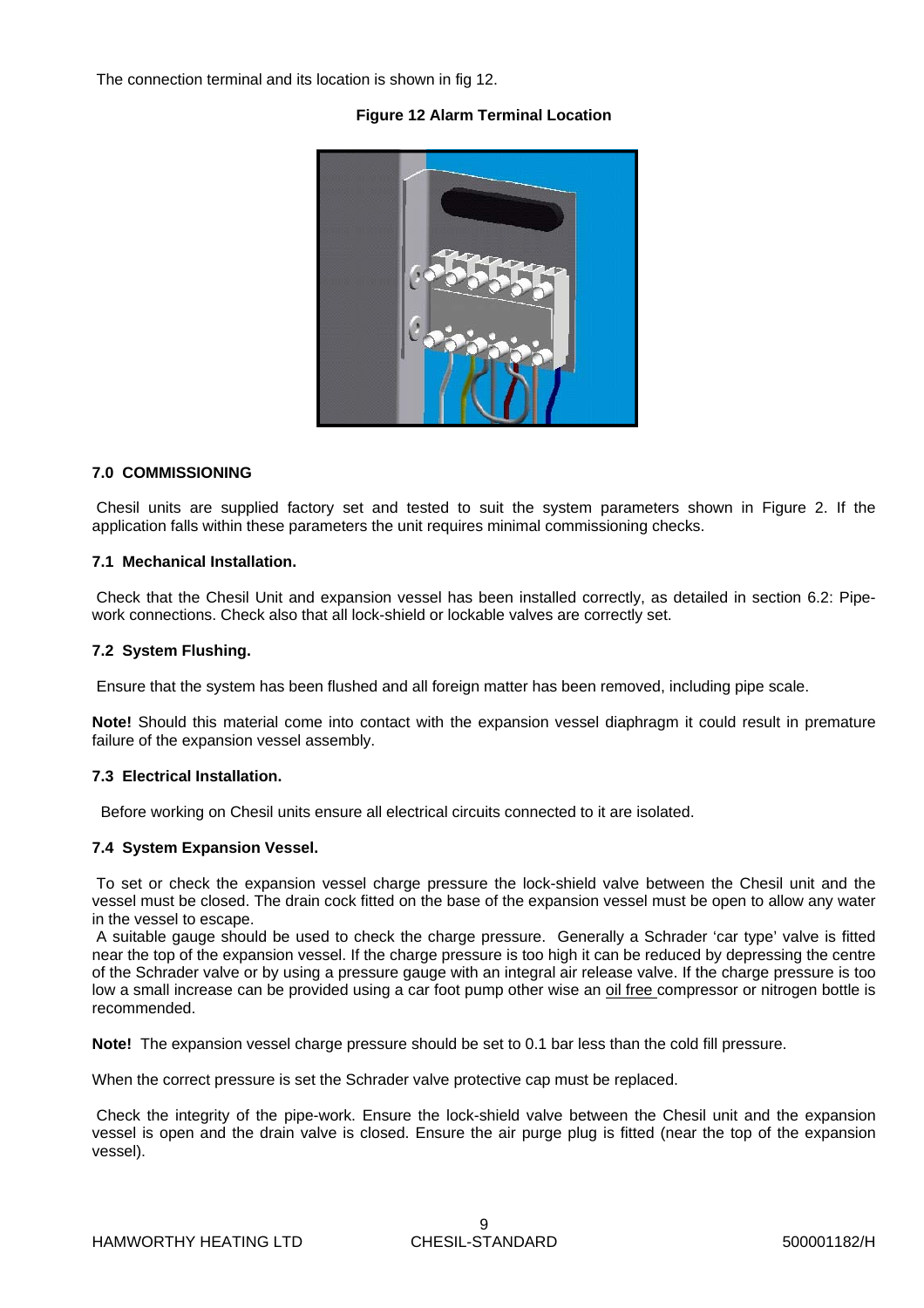#### **7.5 Initial Setting Of The Units**

- 1) Check water inlet supply, it MUST have a flow greater than 8l/min.
- 2) Flow Restrictors

Each unit comes with a selection of inserts that can be fitted into the inlet valve to achieve the required output: Mains inlet pressure > 4 bar H.P. restrictor (white see fig 13) Mains inlet pressure < 4 bar L.P. restrictor (red see fig 13)

#### **Figure 13 Restrictor Inserts**



The HP restrictor is fitted in the inlet side of the float valve assembly. This should be unscrewed in order to change the restrictor (see fig 14). The LP Restrictor is clipped to the side of the valve assembly.

#### **Figure 14 Changing Restrictor Inserts**



3) If the cold water is from a tank then the tank must be at least 2m above the inlet for the header tank to remain full when the pump is working at maximum rate. The pressurisation units should not be used to fill a heating system.

4) Check that the unit has been connected to the system using a suitable isolation valve.

5) Check that the mains lead has been connected to a suitably fused and switched isolator.

6) The cold fill pressure switches on the units are factory set to the levels listed in figure 2 as are the Hi and Lo pressure switches. If these levels are unsuitable for the installation then adjustment instructions are given in section 7.7.

7) Set the float to its lowest level. (fig 15)

#### **Figure 15 Float Adjustment**

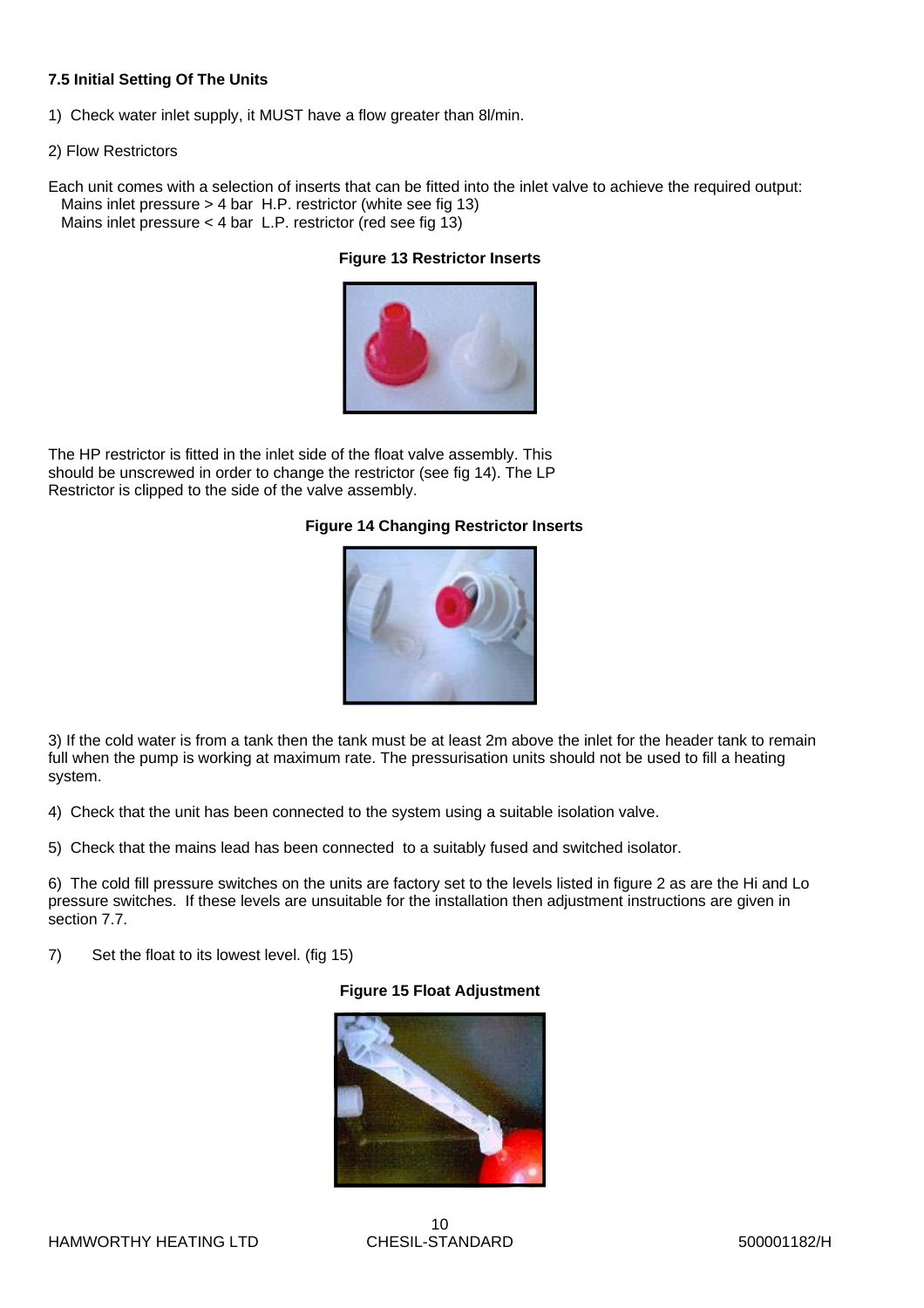#### **7.6 Filling The Unit**

1) Check all connections and pressures. Open inlet isolation valve and fill the tank.

2) Undo the priming screw on pump head (fig 16). Prime until water appears. Close the screw and turn on the pump (keeping system isolation valve closed). Pump should run for a few seconds until set pressure is reached.



#### **Figure 16. Priming Screw**

3) Check for any leaks within the unit, if OK open the system isolation valve and fill the system by a suitable means such as an RPZ valve.

4) The unit will now monitor the system and keep it at the required pressure.

#### **7.7 Pressure Switch Adjustment**

 The pressure switches are fitted with a scale to indicate the pressure at which they are set. This scale is to be used for indication only. As all the pressure switches and the pressure gauge take readings from the same place, the unit's pressure gauge can be used to give an accurate reading when setting switching levels .

The switches should be set last, after all the other commissioning tasks are complete.



All the pressure switches have a nominal pressure differential (Hysterisis) of 0.4 bar. This means that there will be 0.4 bar between the pressure at which the switch changes state during a pressure rise and the pressure at which it will change when the pressure is falling again or vice versa. For example if the cold fill pressure switch is set to 3.4 bar then the switch will operate when the pressure rises to 3.4 bar causing the pump to stop. The switch will not change over & start the pump until the pressure has fallen back to 2.9 bar.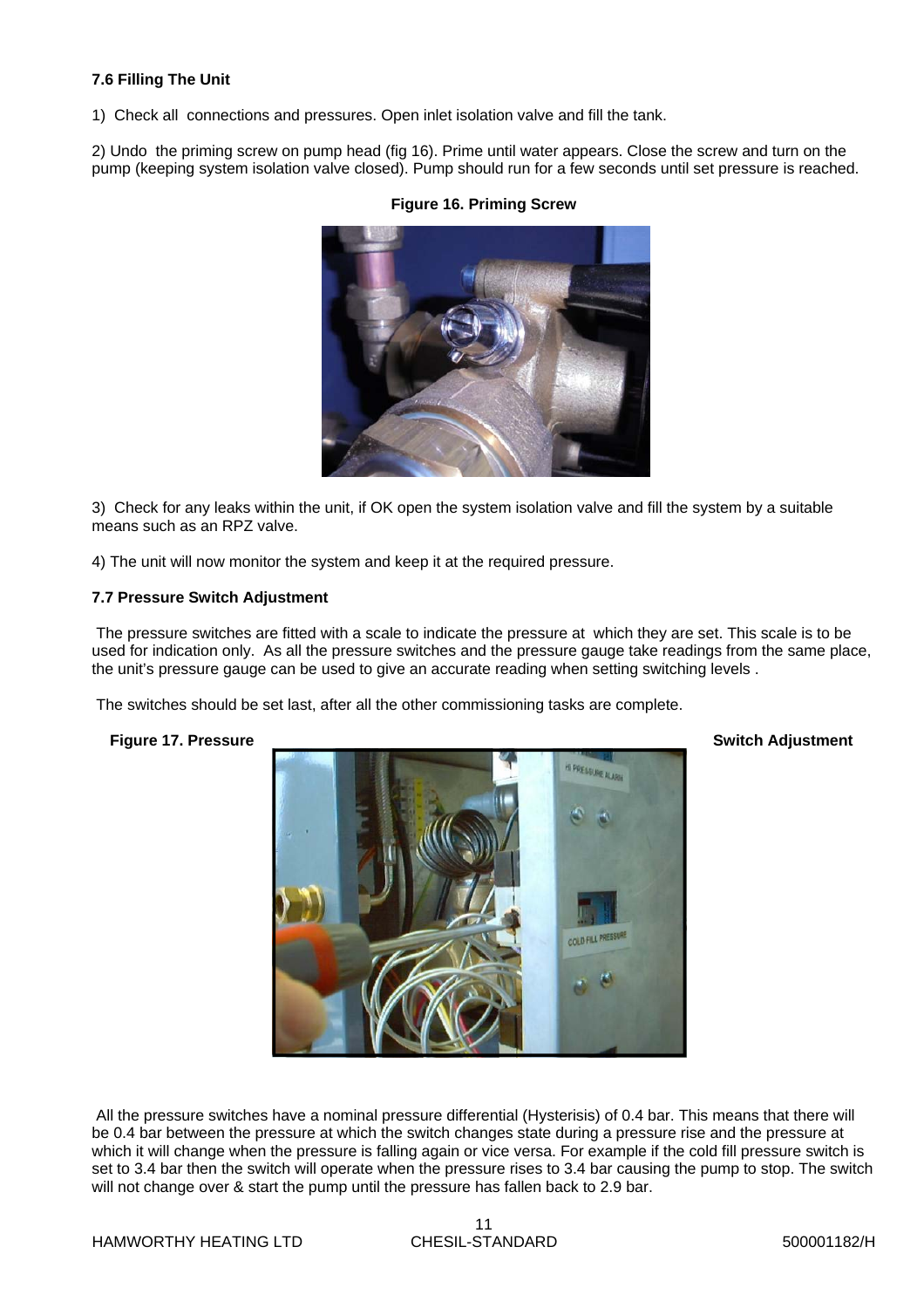#### **7.7.1 Pressure Switch Adjustment Apparatus**

When adjusting pressure switches the unit must be set up with the apparatus similar to that shown in Figure 18 connected to the outlet.



**Figure 18. Pressure Switch Adjustment Apparatus** 

#### **7.7.2 Cold Fill Pressure Switch**

Designed to stop the pump when pressure reaches a pre-set level. Setting procedure as follows:

- 1). Ensure the system pressure is lower than the pressure the switch is to be set to.
- 2). Switch the unit on.
- 3) Introduce a small leak at the outlet.

4) Because of the leak the unit begins a cycle of starting and stopping. Adjust and set the cut out position of the switch so that the pump turns off at the desired pressure.

#### **7.7.3 Lo Pressure Switch**

Designed to stop the boiler operating if the pressure falls below a pre-set level. Setting procedure as follows:

- 1) Set the cold fill pressure switch by following the procedure in section 7.7.2 & allow system to run to pressure.
- 2) Isolate the unit from the mains electrical supply & from the boiler circuits
- 3) Introduce a small leak until the unit's pressure gauge reading equals the required Lo pressure setting.
- 4) Stop the leak.

5) The lo pressure switch is lowest on the panel which pivots around corner for easy access (see figure 22).

7) Set the lo pressure switch to its highest level (adjustment is shown in fig 17)

8) The terminals at either end of the switch form a closed circuit. Adjust the switch until the circuit is open. A meter across the two terminals will signal the change.

#### **7.7.4 Hi Pressure Switch**

Designed to stop the boiler operating if the pressure exceeds a preset level. Setting procedure follows:

1) Isolate the unit from the mains electrical supply & boiler circuits.

2) Use the pressure source to increase the pressure until the pressure gauge reads the required Hi pressure level.

3) Set the hi pressure switch to its lowest level (adjustment is shown in fig 17).

4) The terminals at either end of the switch form an open circuit. Adjust the until the circuit is closed. A meter across the terminals will signal a change.

If needed figure 26 shows the wire colours of the switches.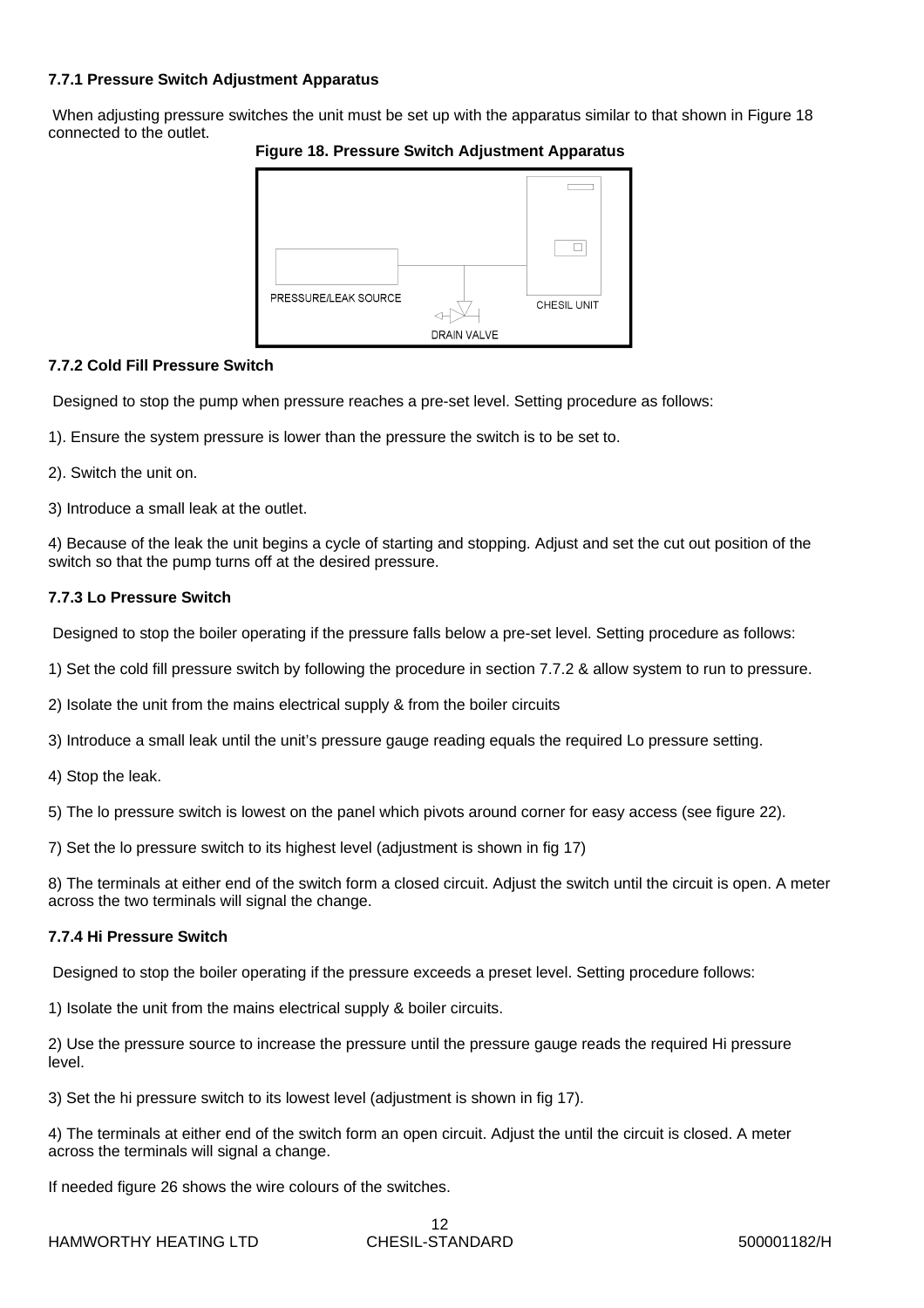#### **8.0 FAULT FINDING**

General fault finding is shown in Figure 19. If the Chesil unit still does not operate satisfactorily, consult Hamworthy Heating for assistance.

| Fault                                                         | <b>Possible Causes</b>                                     | <b>Action</b>                                                                                 |
|---------------------------------------------------------------|------------------------------------------------------------|-----------------------------------------------------------------------------------------------|
| Pump will not run                                             | Unit up to pressure                                        | None                                                                                          |
|                                                               | No power to the unit                                       | Check at source                                                                               |
|                                                               | Isolator fuse blown                                        | Replace fuse in isolator. Note! Investigate cause of<br>blown fuse before restarting the unit |
|                                                               | Cold Fill Pressure switch set<br>incorrectly               | Adjust pressure switches (see section 7.7)                                                    |
|                                                               | Cold fill pressure switch wired<br>incorrectly.            | Check wiring against figure 26.                                                               |
|                                                               | Pump seized or faulty                                      | Service or replace pump (see section 10)                                                      |
|                                                               | Pump runs but will not build Pump isolating valve closed   | Open valve (see fig 20)                                                                       |
| up pressure                                                   |                                                            |                                                                                               |
|                                                               | Pump not primed                                            | Prime pump (see section 7.6)                                                                  |
|                                                               | No water in tank                                           | Check water level and investigate if necessary                                                |
|                                                               | Pump non return valve jammed                               | Check valve                                                                                   |
|                                                               | Flow restrictor is blocked                                 | Check flow restrictor for blockage                                                            |
| Pump cuts in and out<br>rapidly (hunting)                     | Pressure switches set incorrectly                          | Adjust pressure switches (see section 7.7)                                                    |
|                                                               | Non return valve not sealing<br>correctly                  | Clean valve seat or replace valve if necessary (see<br>section 10.7)                          |
|                                                               | System Leak                                                | Trace leak and ensure system is sound                                                         |
| Pump runs continuously                                        | Cold fill pressure switch set<br>incorrectly               | Adjust pressure switches (see section 7.7) *                                                  |
|                                                               | Cold fill pressure switch faulty                           | Replace faulty switch (see section 10.5)                                                      |
|                                                               | System leak                                                | Trace leak and ensure system is sound                                                         |
| Pump cuts out at wrong<br>pressure                            | Cold fill pressure switch set<br>incorrectly               | Adjust pressure switches (see section 7.7)                                                    |
|                                                               | Cold fill pressure switch faulty                           | Replace faulty switch (see section 10.5)                                                      |
| Maximum system working<br>pressure too high                   | Cold fill pressure switch set<br>incorrectly               | Adjust pressure switches (see section 7.7)                                                    |
|                                                               | Cold fill pressure switch faulty                           | Replace faulty switch (see section 10.5)                                                      |
| Boiler switches off un-<br>expectedly                         | Hi or lo pressure switches set<br>incorrectly              | Adjust pressure switches (see section 7.7)                                                    |
|                                                               | Hi or lo pressure switches &<br>circuits wired incorrectly | Check wiring with Wiring diagram in appendix                                                  |
| System pressure runs<br>consistently at cold fill<br>pressure | Small system leak                                          | Trace leak and ensure system is sound.                                                        |

#### **Figure 19. Fault Finding Guide.**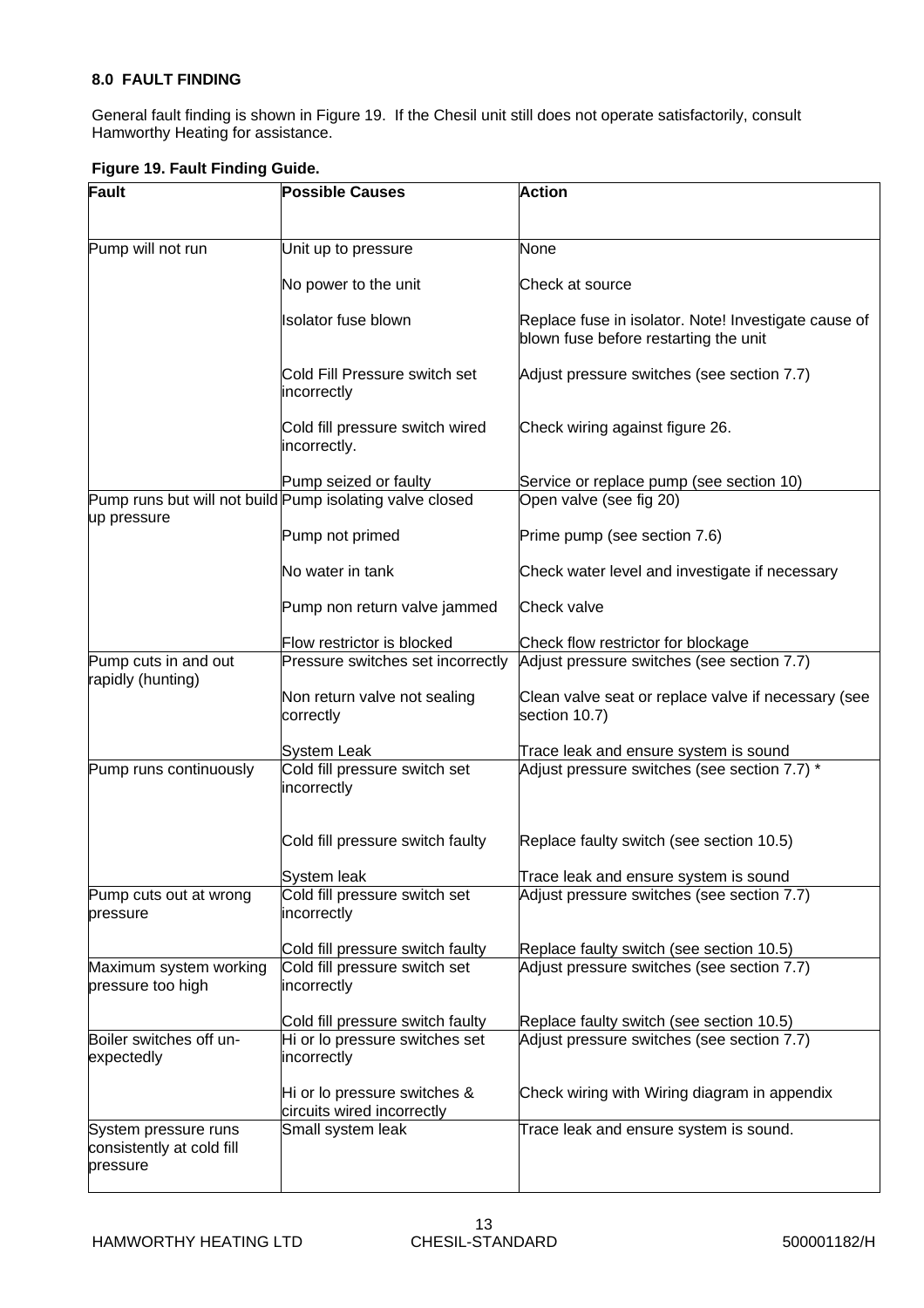#### **9.0 SERVICING SCHEDULE**

The following is a recommended servicing schedule for the Chesil unit and expansion vessel. If remedial action is required, refer to section 10: SERVICING AND REPLACEMENT OF COMPONENTS. If in doubt consult Hamworthy Heating.

#### **9.1 6 Monthly**

1) Check the expansion vessel charge pressure, as described in section 7.4. A significant drop in charge pressure could be due to a faulty vessel diaphragm; replacement of diaphragm should be considered. See section 10.8.

2) Briefly run the pump to check for rotor seizure. This could occur if the pump is not run for extended periods. This can be accomplished by slightly opening the expansion vessel drain valve to initiate a leak. **Note!** Ensure that the drain valve is closed after this operation.

#### **9.2 12 Monthly**

1) Check the ball float valve diaphragm seat for integrity and replace if necessary. Also check the plastic float for soundness.

2) Check the expansion vessel for signs of external corrosion. If any deterioration is observed then it is recommended that the frequency of inspection be increased.

3) Check the operation of the safety circuits if utilised on the unit.

#### **9.3 4 Yearly**

1) Remove the expansion vessel diaphragm as described in section 10.8 and inspect for wear/ageing. Inspect the internal surface of the vessel for corrosion.

 Significant corrosion can lead to failure of the vessel; replacement of the entire vessel should be considered. If necessary replace the diaphragm as described in section 10.8.

#### **10.0 SERVICING AND REPLACEMENT OF COMPONENTS**

**Note!** When servicing or replacing Chesil components electrically isolate the unit and close the system and expansion vessel isolating valves. The unit should also be isolated from the pressure alarm circuits.

When remaking screwed connections use a thread sealant.

The front cover on the Chesil units are secured by one screw at the lower edge of the front cover on the wall mounted and floor mounted units. Two screws on the side of the floor standing unit secure the inclined top panel in place.

#### **10.1 Hamworthy Heating Recommended Spares**

| Part                            | Part N°   |
|---------------------------------|-----------|
| <b>Pump Assembly</b>            | 530905053 |
| <b>Float Valve Assembly</b>     | 531911038 |
| Pressure Gauge                  | 557002009 |
| <b>Pressure Switch Assembly</b> | 533925005 |
| Non-return valve cartridge      | 531911040 |
|                                 |           |

**NOTE! For any service/replacement parts the unit serial No. (on the Data Plate inside the unit) MUST be quoted.** For service or spares contacts please refer to the inside front cover of this guide.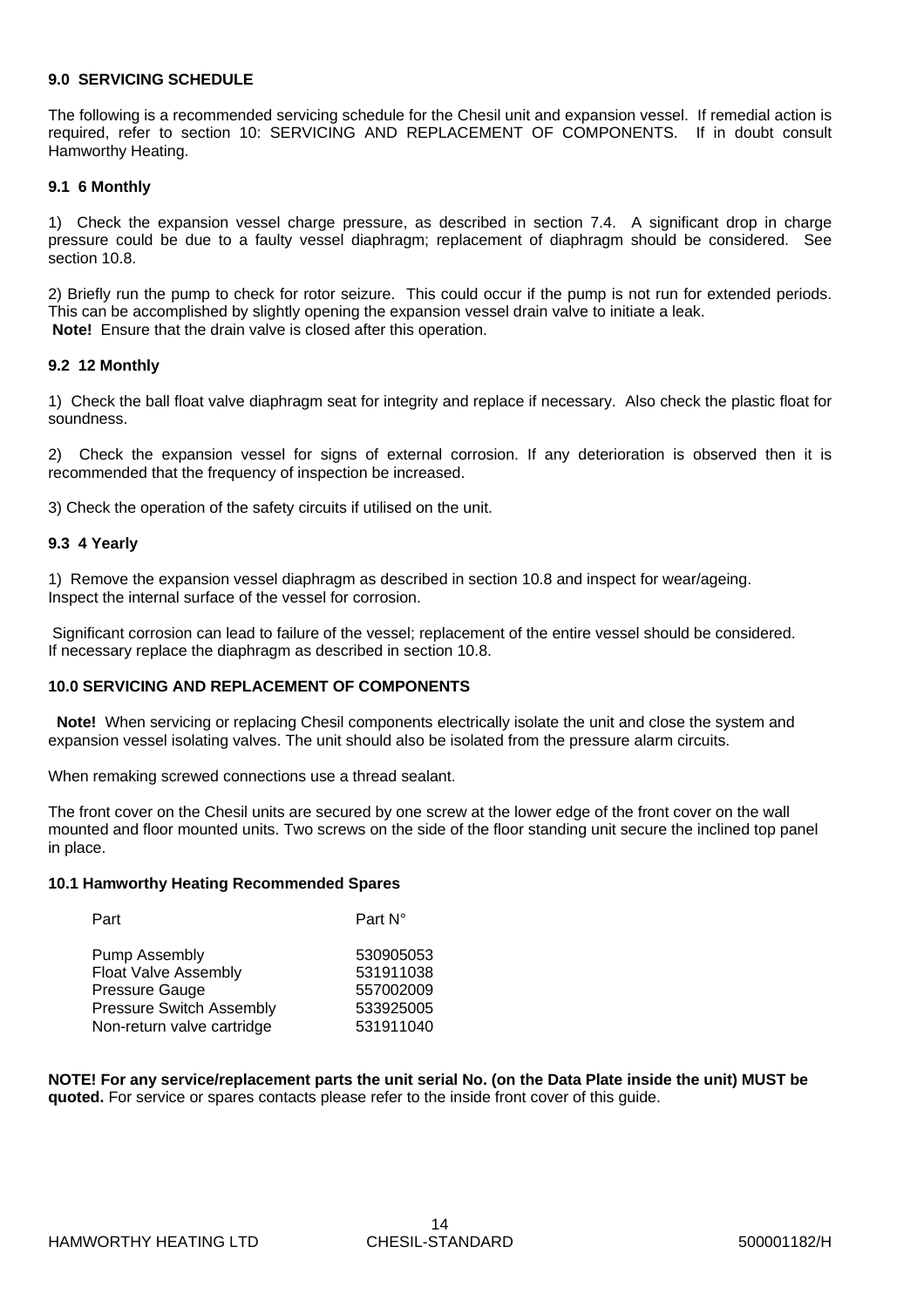#### **10.2 Pump Removal (**part n° 530805053)

- 1) Isolate water by turning screw in ball valve see fig 20 below.<br>2) Disconnect the last grey elbow fitting closest to the pump he
- 2) Disconnect the last grey elbow fitting closest to the pump head using the blue tool provided. Take care to line up the tool correctly before pushing the tool into the fitting to release the pipe (see fig 21).
- 3) The pressure switch assembly can be pulled forwards (pivots on left corners see fig 22)
- 4) Disconnect the outlet pipe from the pump. Remove the quick release clip first (see fig 23)<br>5) Disconnect the wiring on the mains terminal (see fig 24)
- 5) Disconnect the wiring on the mains terminal (see fig 24)
- 6) The pump assembly including the mounting plate can now be removed from the unit.
- 7) When the pump assembly has been removed a new replacement assembly should be fitted.



 The power lead from the pump is connected to the mains terminal on the back wall of the unit. The connections are shown in Figure 24 below.



#### **Figure 24 Pump Wiring Terminal**

#### **10.3 Pump Fittings**

**When replacing the pump it is not necessary to remove the fittings assembled into the cast pump head.** 

Fittings are provided assembled with each spare pump to ease replacement. Once re-placed and connected the pump needs to be bled. Instructions of this can be found in section 7.6**.** 

**10.4 Inlet Valve** (part n°531911038)

 The inlet valve and float in the header tank are supplied as one assembly (see fig 15). The removal/replacement procedure is as follows.

- 1) Isolate the unit from the water supply.<br>2) Undo 1/2"BSP connection to remove s
- Undo 1/2"BSP connection to remove supply pipe.
- 3) Unscrew the lock nut from the inlet tube. The valve and float are now free to be removed.
- 4) On the standard unit there is a black spacer which fits between the tank and the chassis. This must be refitted when a new assembly is installed.
- 5) Once fitted the float adjustment should be set to the lowest level (see section 7.5).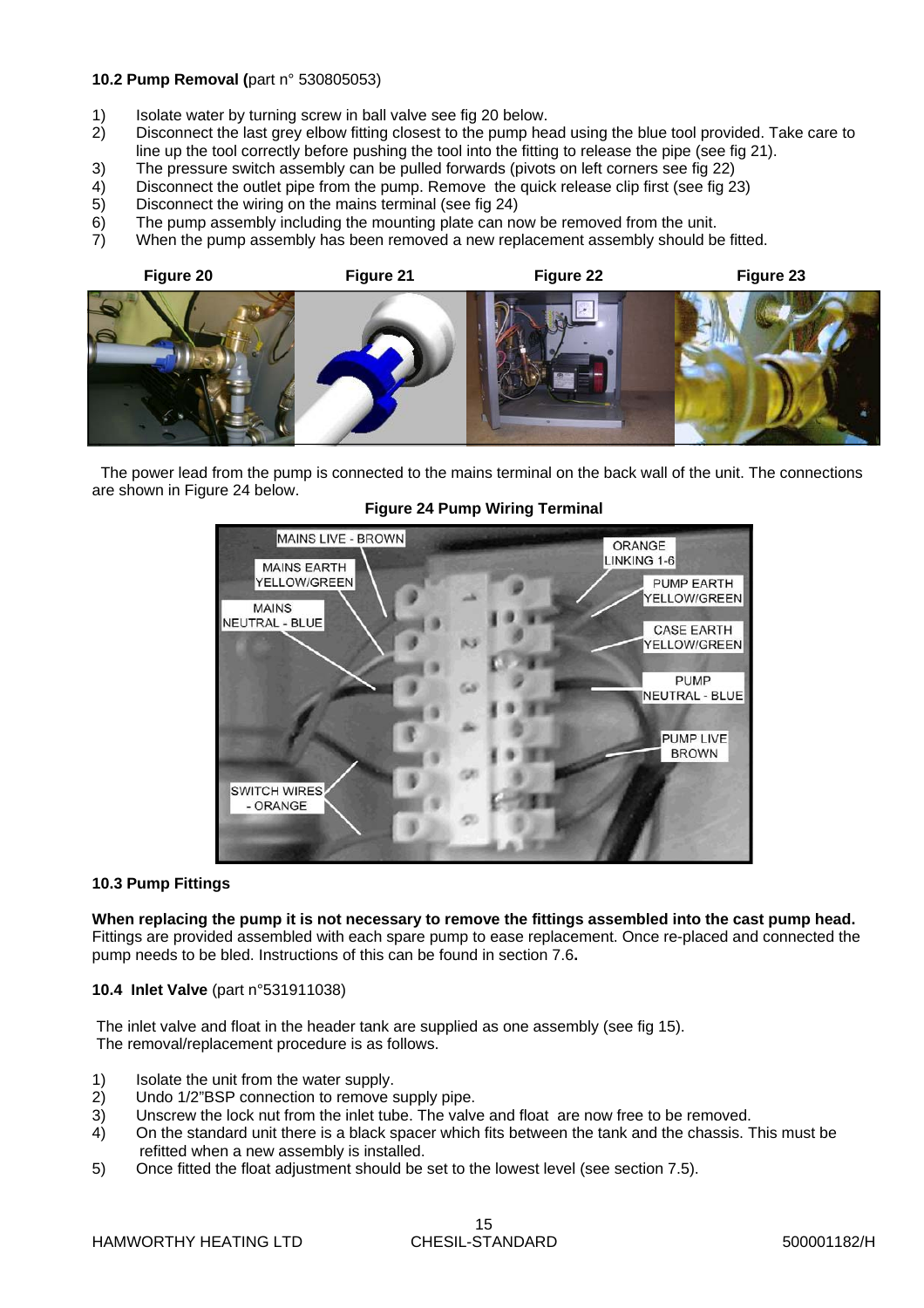#### **10.5 Pressure Switches (**part n° 533925005) **Figure 25 Capillary Nut**

- 1) Undo the capillary nut holding the end into the pipe (see fig 25).<br>2) Take off the wires. The cold fill pressure switch on both units is
- Take off the wires. The cold fill pressure switch on both units is connected to two orange wires which can be reconnected any way round. The Hi and Lo pressure switches must be reconnected as shown in fig 26.
- 3) Pressure switch must be set to correct level. Setting instructions are given in section 7.



 **Figure 26 Switch Wiring** 

**10.6 Pressure Gauge (**part n° 537002009)

- 1) Undo the capillary nut holding the end into the pipe (see fig 25).
- 2) Depress the tags on the opposite sides of the gauge body and push through the panel (see fig 27).

#### **Figure 27 Pressure Gauge**





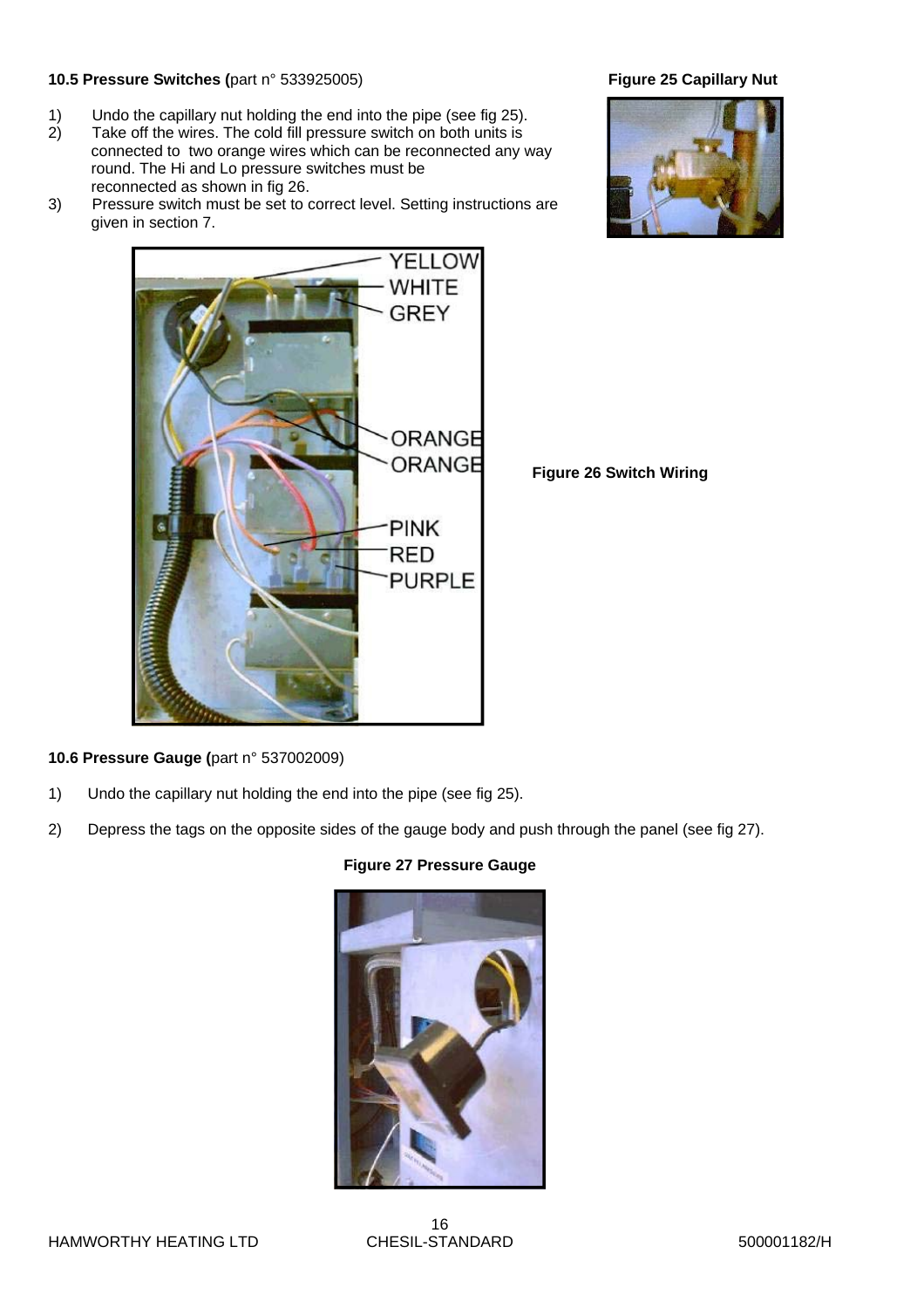#### **10.7 Non-Return Valve** (part n° 531911040)

- 1) Follow the procedure for removal of the pump (see section 10.2). The non-return valve is inside the brass fitting shown in figure 28.<br>2) Unscrew the brass fitting
- Unscrew the brass fitting from the pump head (see figure 29).
- 3) Push the valve out from the brass fitting as shown in figure 28.







#### **10.8 Hours Run Meter Kit (OPTIONAL) Part No. 563605662**

An 'Hours Run Meter' kit is available as an optional extra from Hamworthy Heating Ltd (part no.563605662) which will inform the end user or service engineer of the length of time that the pump has run.

This could be a good indication of a possible system leak.

The meter can be installed next to the pressure gauge allowing the accumulative reading to be observed when the front cover is removed.

Installation instructions are included with the kit which can be retro fitted to any standard Chesil pressurisation unit. (see fig.30)



**Figure 30** - Hours Run Meter Kit (optional)

#### **Spares for Optional Hours Run Meter Kit:**  Hours Run Meter ………………………………………………………………………………………………….533901689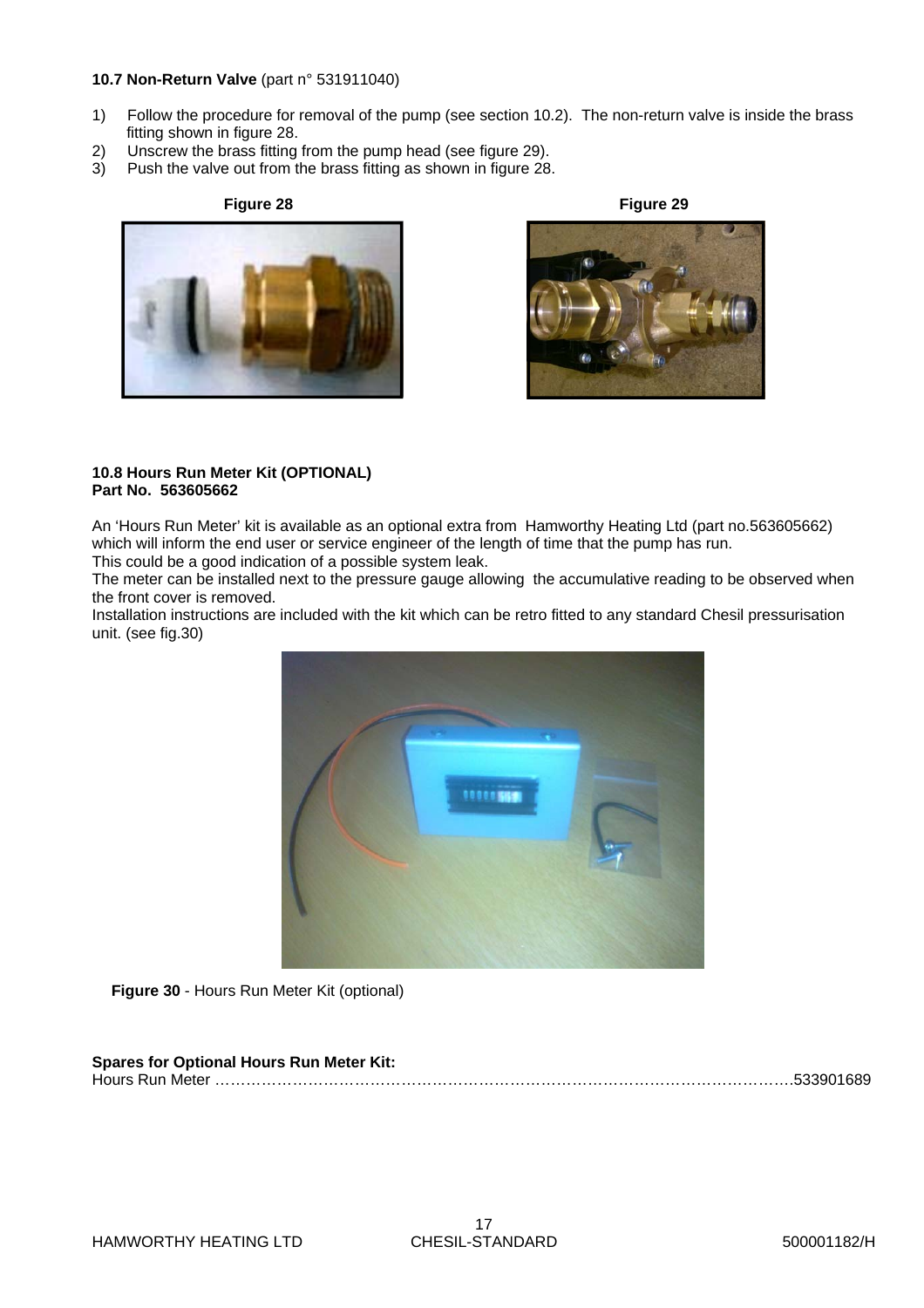#### **10.8 Frost Protection Kit (OPTIONAL) Part No. 563605663**

This is an optional extra kit available from Hamworthy Heating Ltd - Part No. **563605663** 

The Frost Protection kit consists of a small heating element, a thermostat, 5M of trace cable and all wiring required to retro-fit the frost protection kit to any Chesil pressurisation unit. Installation instructions are supplied separately with the kit.

Useful for installations where the Chesil unit could be subjected to ambient temperatures approaching 0°C. At a set temperature, determined by the thermostat supplied, a small heating element affixed to the baseplate of the unit will be activated raising the ambient temperature within the Chesil casing. At the same time the 5M of trace cable, attached to the PU water supply pipe, will help to prevent the water from freezing.

Please contact Hamworthy Heating Ltd for further information.



Figure 31 - Frost Protection Kit (optional)

#### **Spares for Optional Frost Protection Kit:**

| Heater |  |
|--------|--|
|        |  |
|        |  |

#### **APPENDIX**

| <b>Contents</b>                               | Page |
|-----------------------------------------------|------|
| Figure A1 Main Wiring Diagram                 | 19   |
| Figure A2 Frost Protection Kit Wiring Diagram | 20   |
| Figure A3 Heating System Calculation Sheet    | 21   |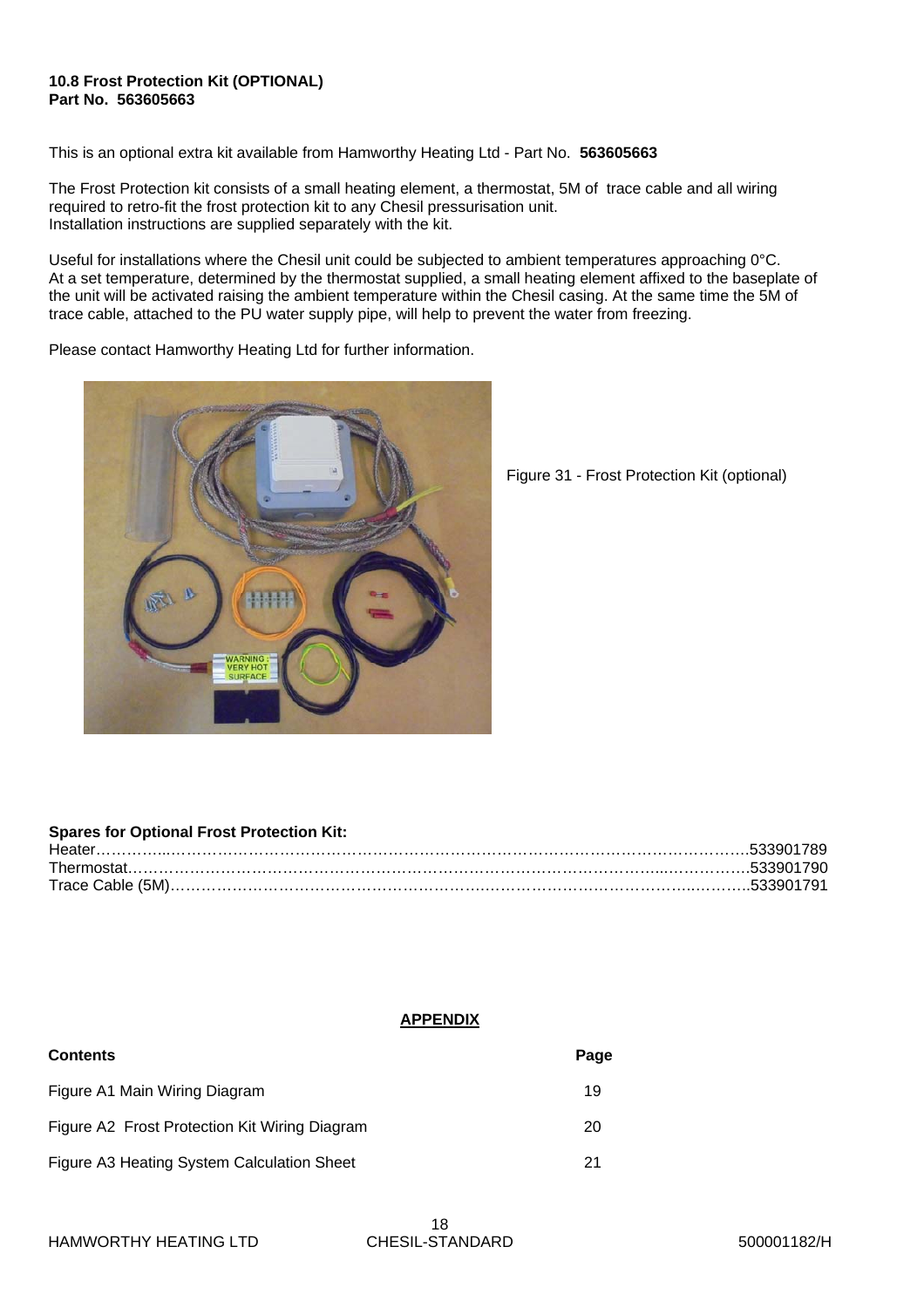\* Optional FLYING LEAD BUMP LOW PRESSURE<br>WITCH POSITION<br>UBURG NORWAL HOURS<br>RUM<br>METER ORANGE  $\frac{*}{8}$ FILTRA LIVE EARTH **BLACK** ଡ  $\overline{\circ}$ ø ଡ ଡ Ø ORANGE HIGH<br>RESSURE<br>SWITCH  $\mathbf{\hat{z}}$  $\mathcal{O}$ ų io,  $\ddot{\circ}$ LOW<br>RESSUR<br>SWITCH  $\overline{8}$  $\overline{\circ}$  $\overline{\circ}$  $\overline{\circ}$  $\overline{\circ}$  $\overline{\circ}$ **PURPLE** Ē FLYING LEAD GREY **RANCF DRANGE** ø ଡ  $\overline{\circ}$ Ø Ø ଡ y3 يع 2 ₹ Š, 5 NEUTRA EARTH ଡ 0 Ø Ø  $\overline{\circ}$  $\overline{6}$ **S** COLD FILL<br>PRESSURE<br>SWITCH 隧 FUSES AND ISOLATOR FITTED<br>DURING INSTALLATION TO BOILER SAFETY CIRCUIT FROM BOILER SAFETY CIRCUIT TO LOW PRESSURE SIGNAL TO HIGH PRESSURE SIGNAL Î,  $\frac{1}{6}$ ն<br>Գ ┙

 $\frac{1}{\sqrt{2}}$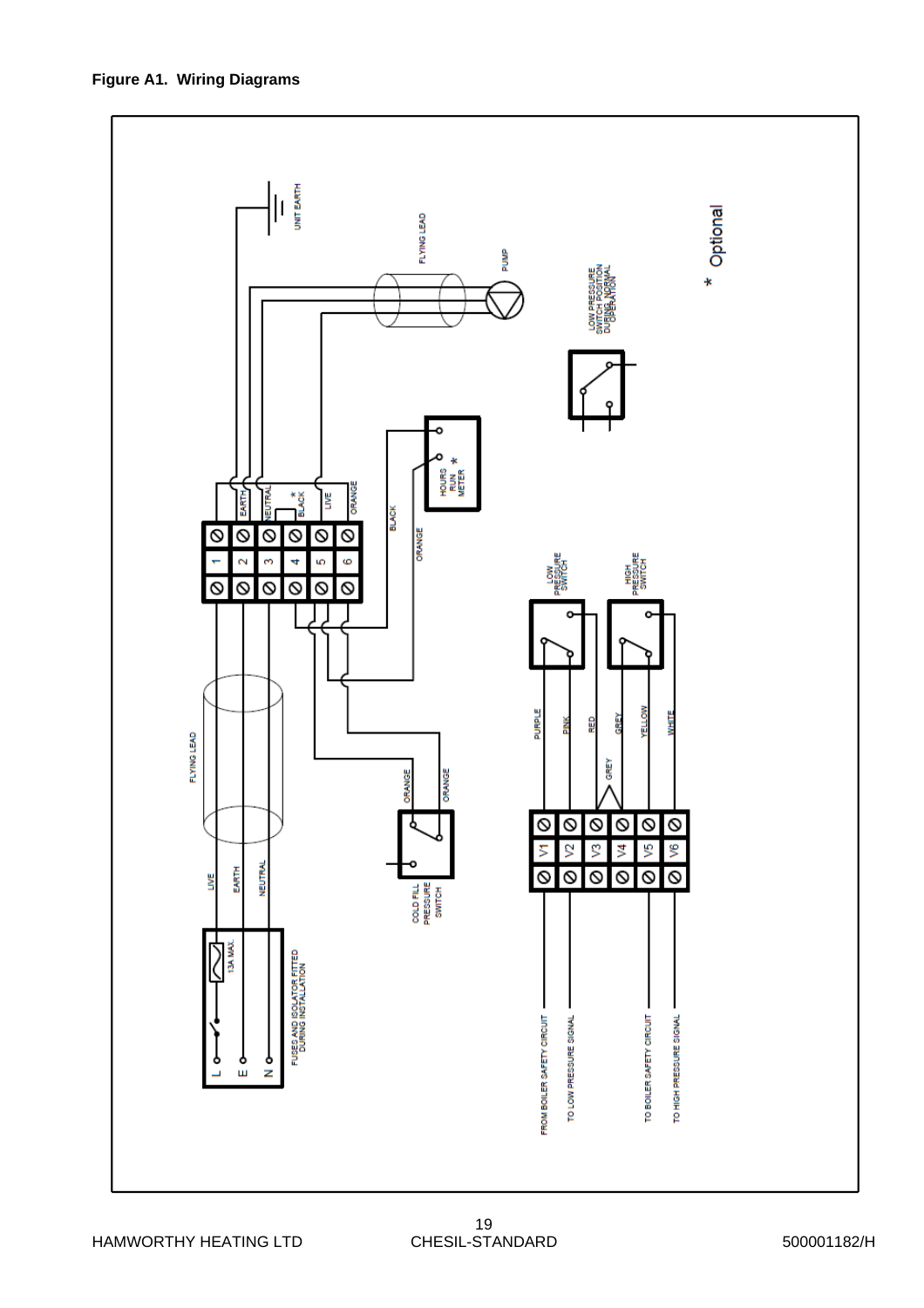#### **Figure A2 - Frost Protection Kit Wiring Diagram**



## **NOTES :**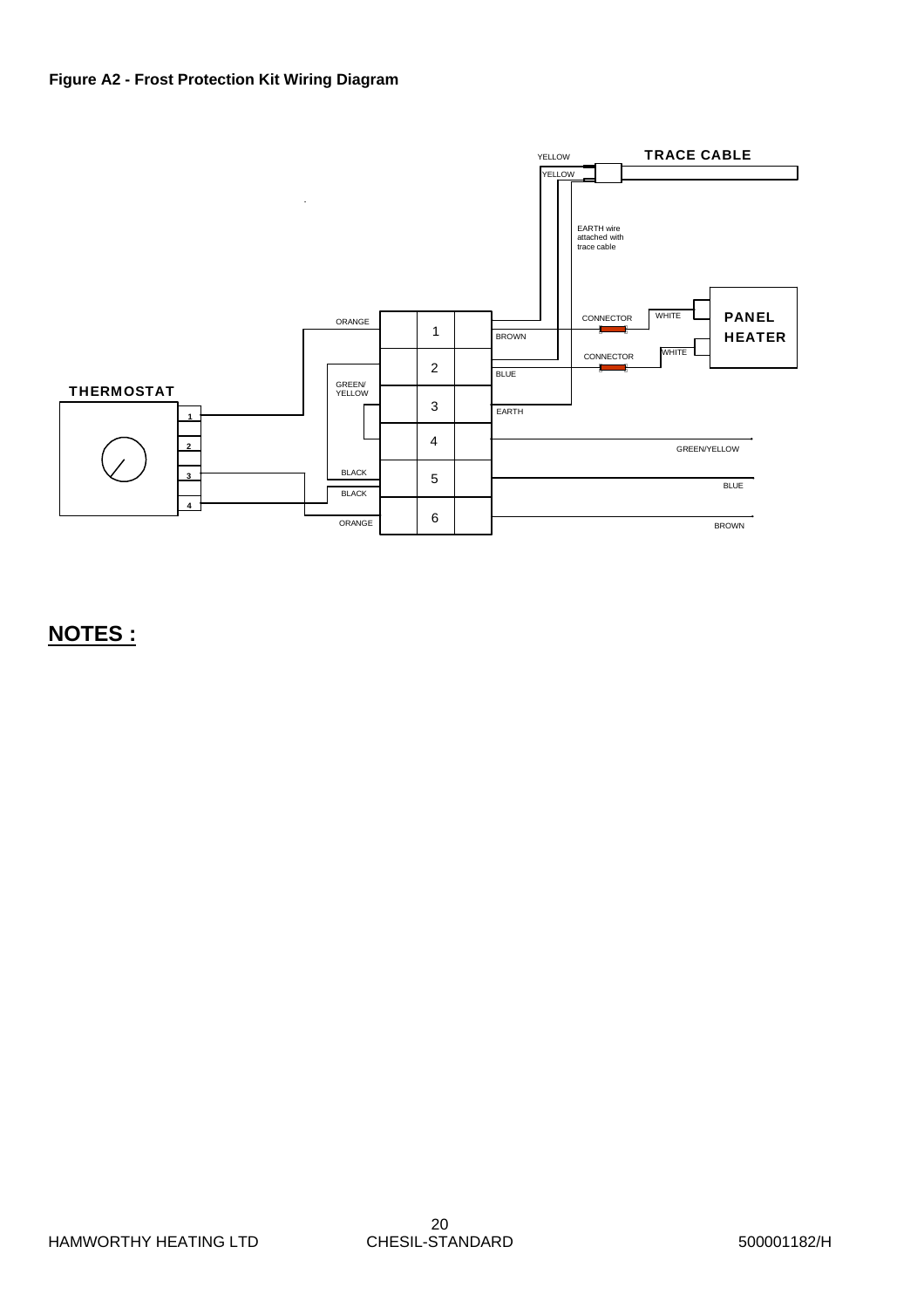| <b>Figure A3 - Heating System Calculation Sheet</b>                                                                                                                                                                                                       |                                                                              |
|-----------------------------------------------------------------------------------------------------------------------------------------------------------------------------------------------------------------------------------------------------------|------------------------------------------------------------------------------|
| 1. System Parameters                                                                                                                                                                                                                                      |                                                                              |
| $Vs =$<br>litres<br>System Water Content -<br>System Anti-freeze Content -<br>$ra =$<br>%<br>Maximum System Working Pressure -<br>$P_w =$<br>bar<br>Maximum Static Head -<br>$P_h =$<br>metres                                                            | Example<br>$Vs = 2000$ litres<br>$ra = 10%$<br>$P_w = 8$ bar<br>$P_h = 22 m$ |
| If the system volume is not known then the following rule of thumb can be applied:                                                                                                                                                                        |                                                                              |
| System water content = Boiler power (KW) X 10                                                                                                                                                                                                             |                                                                              |
| 2. Expansion Vessel Volume Calculation, Vv-                                                                                                                                                                                                               |                                                                              |
| $+ 81.5$ ) x<br>(ra + 81.5) x Vs<br>$Vv =$<br>litres<br>$Vv =$<br>921<br>921                                                                                                                                                                              | $(10+81.5) \times 2000$<br>$= 199$<br>$Vv =$<br>921                          |
| If the system is to be set up using the factory preset pressure switch levels for the Chesil unit then<br>no other calculations are necessary. The factory preset switch levels are:                                                                      |                                                                              |
| Cold Fill Pressure Switching Level, $P_f = 1.8$ bar<br>Hi Pressure Switching Level, $P_{hi} = 3.6$ bar<br>Lo Pressure Switching Level, $P_{10} = 1.3$ bar<br>The safety valve lift pressure should be set 0.35 bar above the Hi pressure switching level. |                                                                              |
| 3. Cold Fill Pressure Switch Setting Calculation, Pf-                                                                                                                                                                                                     |                                                                              |
| P <sub>h</sub><br>$- +0.2 = \frac{\sqrt{2}}{2}$<br>$+0.2$<br>$P_f =$<br>$P_1 = -$<br>bar<br>10.2<br>10.2                                                                                                                                                  | 22<br>$P_f =$ $-$ + 0.2 = 2.35<br>10.2                                       |
| 4. Safety Valve Lift Pressure Calculation, P <sub>s</sub> -                                                                                                                                                                                               |                                                                              |
| Actual fitted expansion vessel volume, V <sub>va</sub> -<br>$V_{va} =$<br>litres<br>Actual fitted expansion vessel acceptance factor, a <sub>va</sub> -                                                                                                   | $V_{va} = 300$                                                               |
| x 0.35<br>$V_{v}$ x 0.35<br>$a_{va} =$<br>$a_{\rm va} =$<br>$V_{va}$                                                                                                                                                                                      | $a_{va} = 0.23$                                                              |
| Actual working pressure, Pwa-                                                                                                                                                                                                                             |                                                                              |
| $P_f + a_{va}$<br>$P_{wa} = -$<br>$P_{wa} =$<br>bar<br>1 - a <sub>va</sub>                                                                                                                                                                                | $2.35 + 0.23$<br>$P_{wa} = -$<br>$= 3.35$<br>$1 - 0.23$                      |
| Note! If $P_{wa} > P_w$ then increase expansion vessel volume, $V_{va}$ and recalculate from step start of step 3                                                                                                                                         |                                                                              |
| $P_s = P_{wa} + 0.7 =$<br>$+0.7$<br>$P_s =$<br>bar                                                                                                                                                                                                        | $P_s = 3.35 + 0.7 = 4.05$                                                    |
| 5. Calculation of Expansion Vessel Acceptance Factor at Safety Valve Lift Pressure, as-                                                                                                                                                                   |                                                                              |
| $\mathsf{P}_\mathsf{s}$ - $\mathsf{P}_\mathsf{f}$<br>$a_s =$<br>$a_s =$<br>$P_s + 1$                                                                                                                                                                      | 4.05 - 2.35<br>$= 0.34$<br>$a_{s} = -$<br>$4.05 + 1$                         |
| Note! If $a_s > 0.5$ then increase expansion vessel volume, $V_{va}$ and recalculate from step start of step 3                                                                                                                                            |                                                                              |
| 6. Lo Pressure Switch Setting Calculation, P <sub>sl</sub> -                                                                                                                                                                                              |                                                                              |
| $P_{sl} = P_f - 0.3 =$<br>$P_{sl}$ =<br>$-0.3$<br>bar                                                                                                                                                                                                     | $P_{\rm{sl}} = 2.05$                                                         |
| 7. Hi Pressure Switch Setting Calculation, Psi.                                                                                                                                                                                                           |                                                                              |
| $P_{\text{sh}} = P_{\text{wa}} - 0.35 =$<br>$P_{\rm sh}$ =<br>$-0.35$<br>bar                                                                                                                                                                              | $P_{wa} = 3.0$                                                               |
|                                                                                                                                                                                                                                                           |                                                                              |
|                                                                                                                                                                                                                                                           |                                                                              |
|                                                                                                                                                                                                                                                           |                                                                              |
|                                                                                                                                                                                                                                                           |                                                                              |
|                                                                                                                                                                                                                                                           |                                                                              |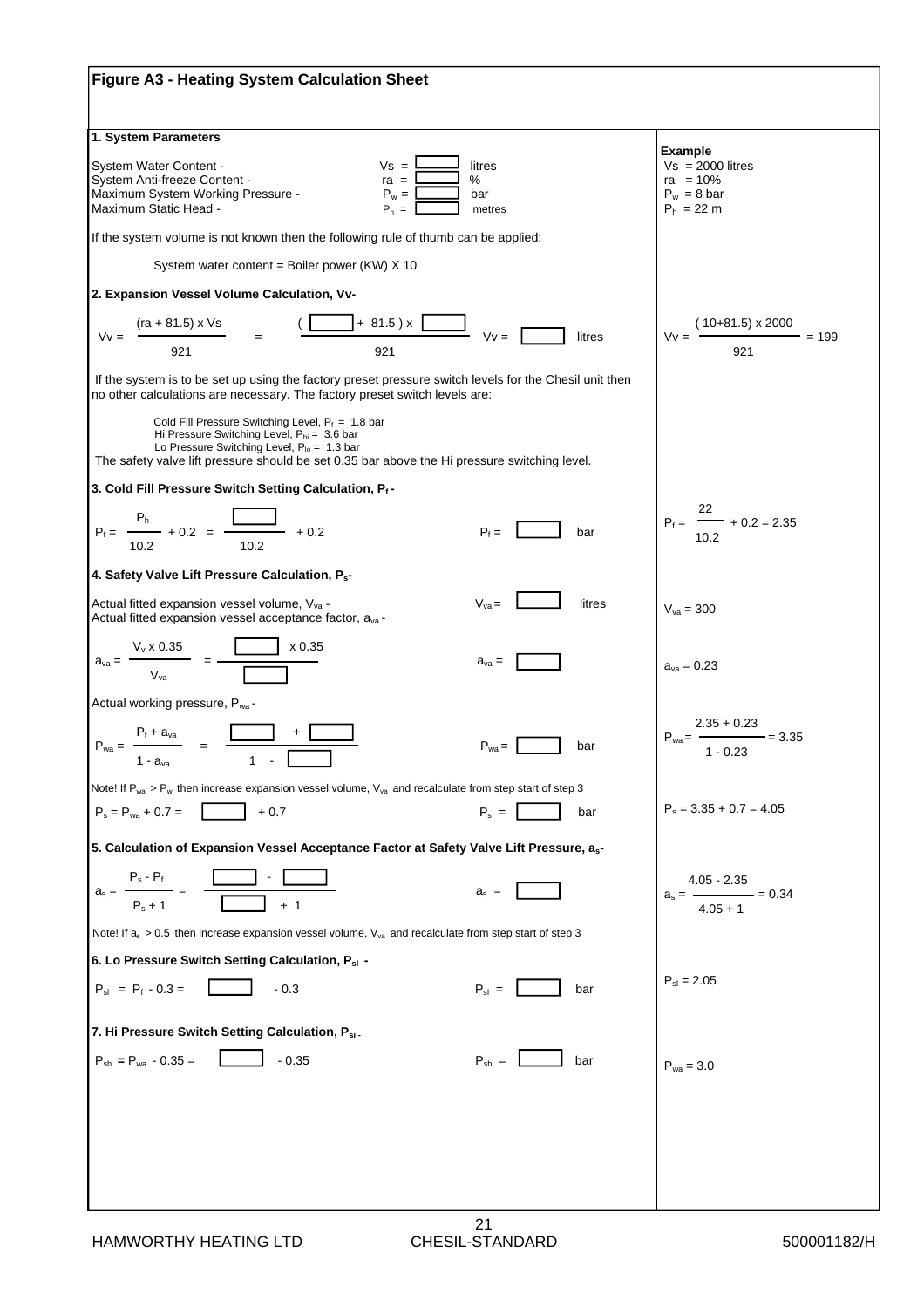#### **USEFUL USER INFORMATION**

| <b>INSTALLER</b> | <b>SITE ADDRESS</b> |
|------------------|---------------------|
|                  |                     |
|                  |                     |
|                  |                     |
|                  |                     |
|                  |                     |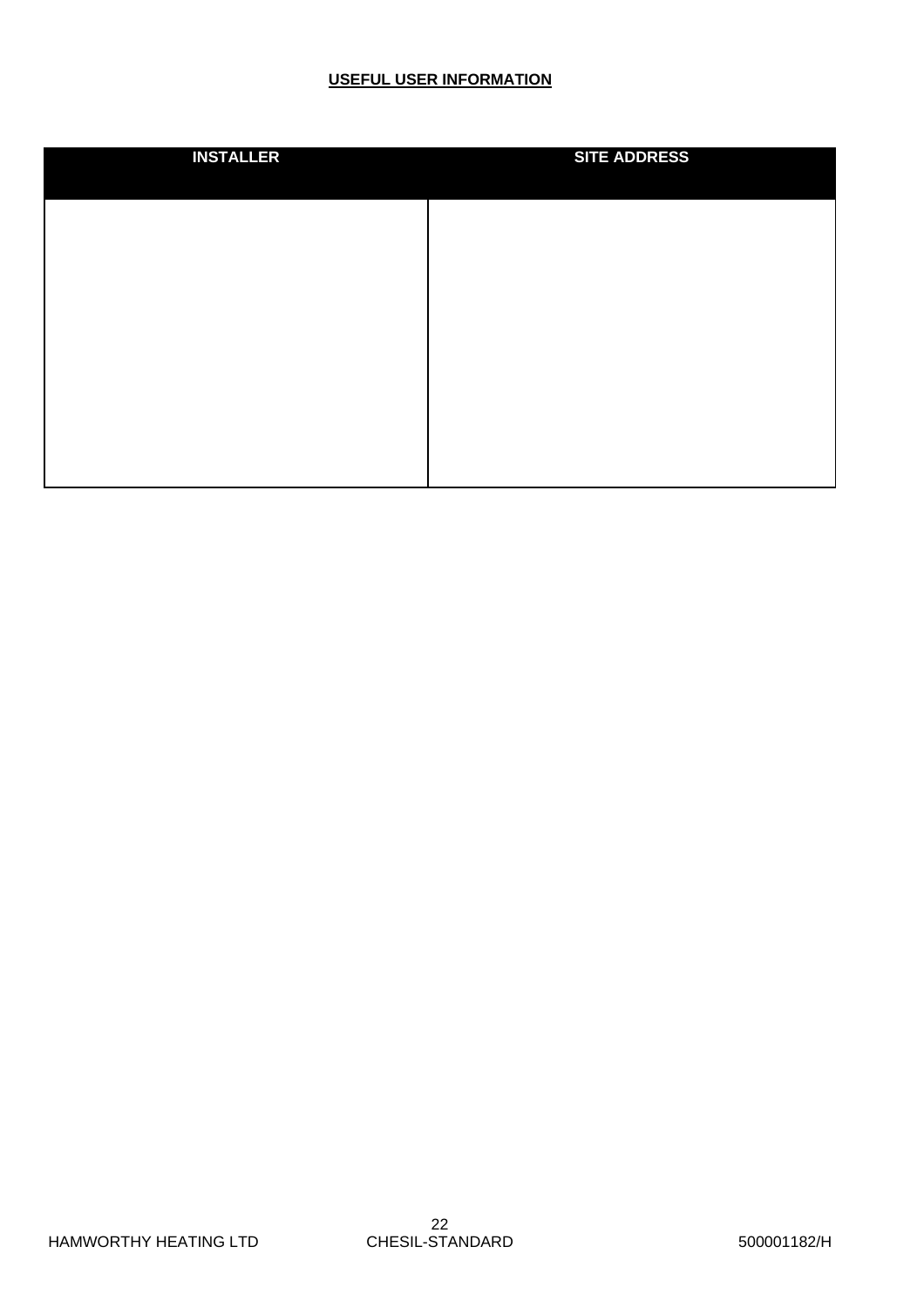# Notes